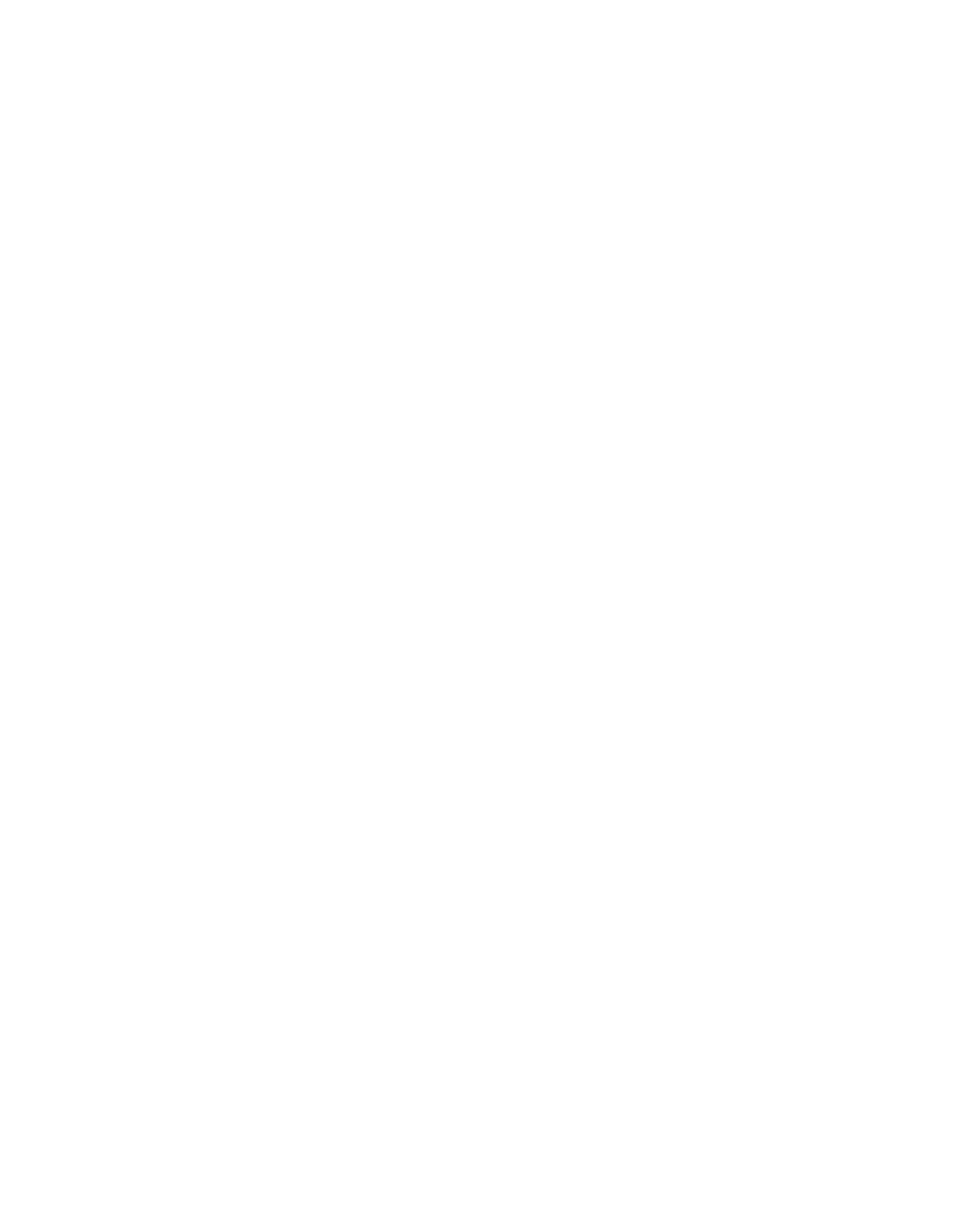## **The significance of acid rain to agriculture in Eastern Canada**

D. R. COOTE Land Resource Research Institute

D. SIMINOVITCH Chemistry and Biology Research Institute

S. SHAH SINGH Chemistry and Biology Research Institute

C. WANG Land Resource Research Institute

LRRI Contribution No. 119 CBRI Contribution No. 1236

Research Branch Agriculture Canada 1981 Reprinted 1982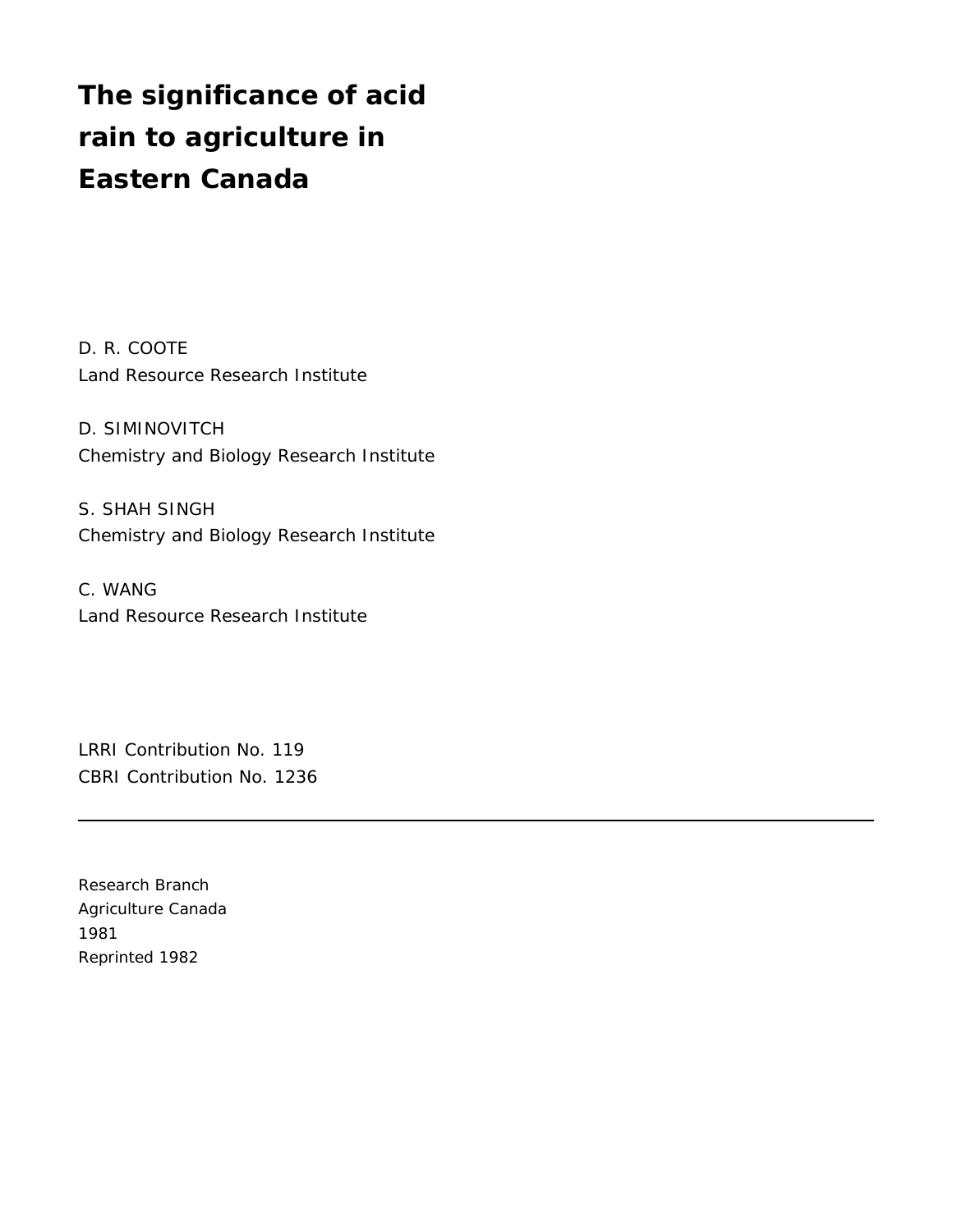Copies of this publication are available from:

D. R. Coote Land Resource Research Institute Research Branch Agriculture Canada Ottawa, Ontario K1A 0C6

or from:

S. Shah Singh Chemistry and Biology Research Institute Research Branch Agriculture Canada Ottawa, Ontario K1A 0C6

@ Minister of Supply and Services Canada 1981 Reprinted 1982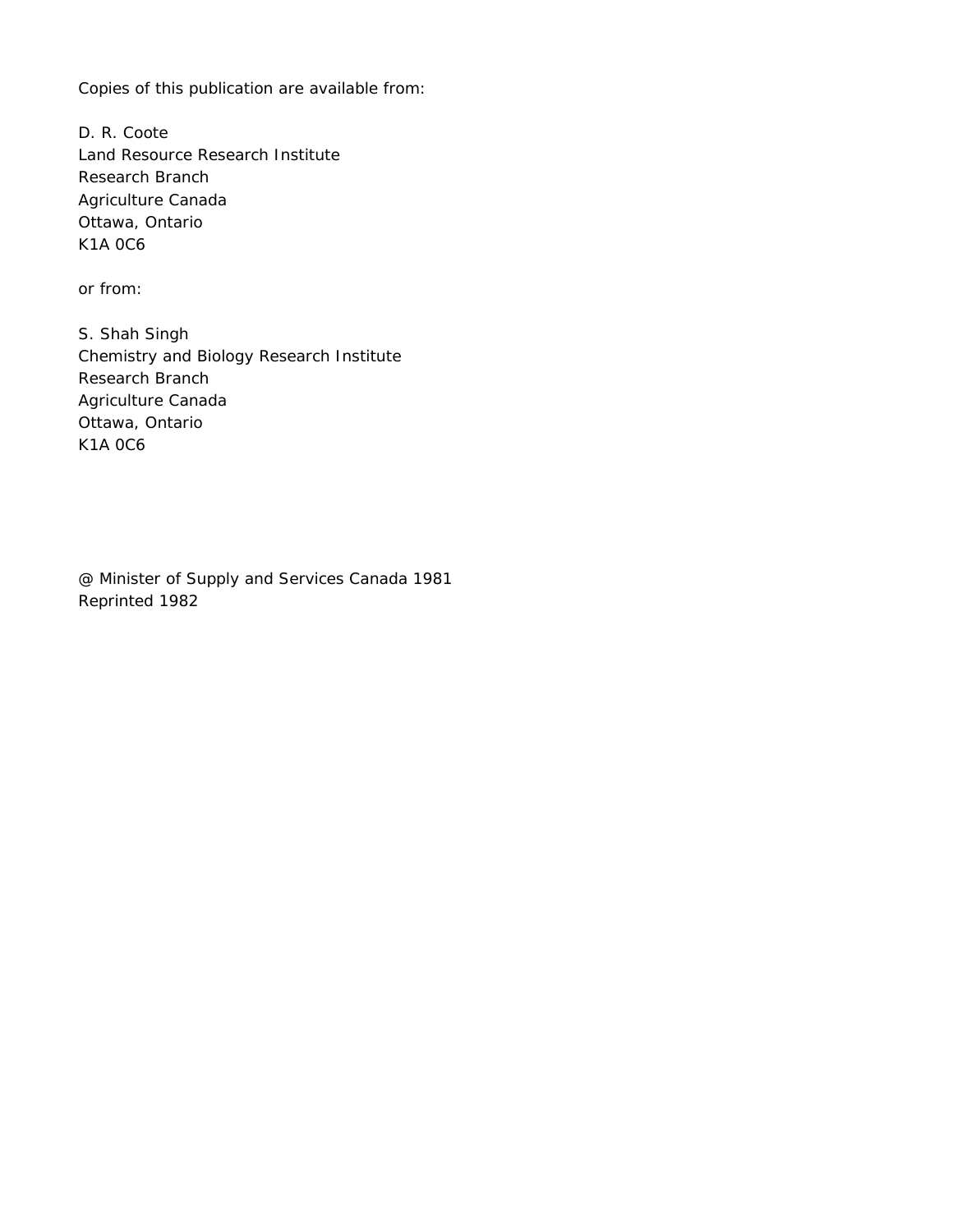## **CONTENTS**

| <b>SUMMARY</b>                                                                     | $\vee$         |
|------------------------------------------------------------------------------------|----------------|
| <b>INTRODUCTION</b>                                                                | $\mathbf{1}$   |
| SENSITIVITY OF AGRICULTURAL LAND TO LONG-TERM ACID PRECIPITATION                   | 1              |
| <b>Sensitivity Classes</b>                                                         | 1              |
| <b>Estimation of Exchangeable Bases</b>                                            | $\overline{c}$ |
| Field Guide for Determining Soil Sensitivity Classes                               | $\overline{2}$ |
| The Soil Sensitivity Map (Map 1)                                                   | $\overline{4}$ |
| Acid Rain Affecting Soils                                                          | $\overline{7}$ |
| EFFECTS OF ACID RAIN AND RELATED GASEOUS POLLUTION ON CROP PLANTS                  | 10             |
| Major Atmospheric Pollutants which Affect Plants and their Mode of Action          | 11             |
| Sulfur dioxide (SO <sub>2</sub> )<br>i)                                            | 11             |
| Nitrogen oxides (NO, NO <sub>2</sub> ), peroxyacyl nitrates (PAN)<br>$\mathsf{ii}$ |                |
| and ozone                                                                          | 13             |
| Assessment of Impact and Potential for Impact of Atmospheric                       |                |
| Pollution on Crops                                                                 | 14             |
| <b>Acid Rain Affecting Crops</b>                                                   | 15             |
| DISCUSSION AND CONCLUSIONS                                                         | 17             |
| Agricultural Concerns Related to Acid Precipitation                                | 19             |
| Soils<br>i)                                                                        | 19             |
| ii)<br>Crops                                                                       | 20             |
| ACKNOWLEDGEMENTS                                                                   | 21             |
| <b>REFERENCES</b>                                                                  | 22             |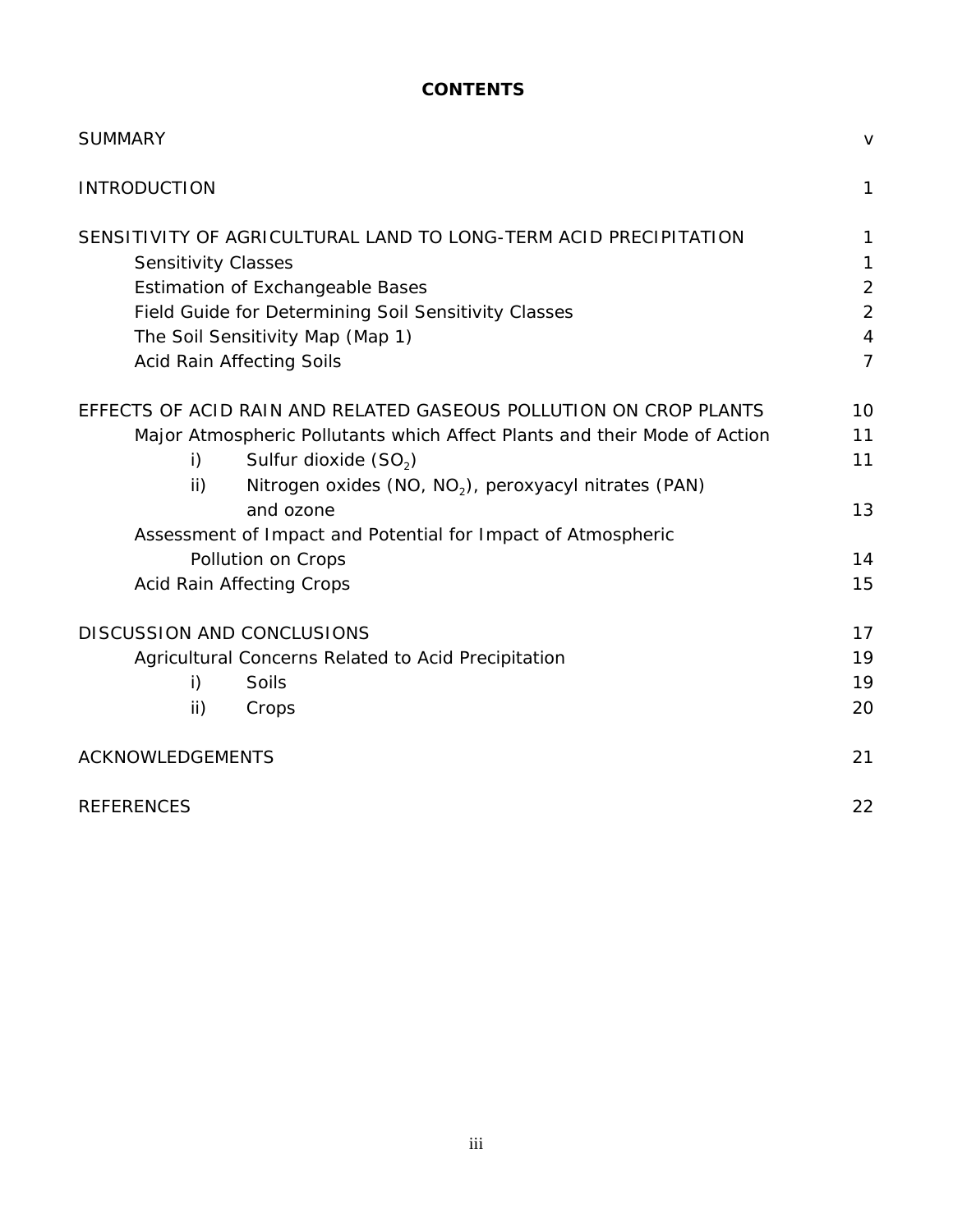## **TABLES**

| Table 1. | Field guide for determining soil sensitivity to acid precipitation             | 3  |
|----------|--------------------------------------------------------------------------------|----|
| Table 2. | Area of each sensitivity class for the agricultural<br>land in eastern Canada. | 6  |
| Table 3. | Sensitive crop types.                                                          | 15 |

## **FIGURE**

| Relationship between soil pH $(H2O)$ and percent base saturation |  |
|------------------------------------------------------------------|--|
|                                                                  |  |

## **MAPS**

| Sensitivity of Agricultural Land to Long-Term Acid Precipitation<br>Map $1$ . |                                                                                 |    |  |
|-------------------------------------------------------------------------------|---------------------------------------------------------------------------------|----|--|
|                                                                               | and Estimated Mean Annual Atmospheric Deposition (Wet and Dry)                  |    |  |
|                                                                               | of Soil-Affecting Acidity (1977-79), Eastern Canada.                            | 5  |  |
| Map $2.$                                                                      | Susceptibility of Agricultural Crops to SO <sub>2</sub> Pollution and Estimated |    |  |
|                                                                               | Mean Annual Atmospheric Deposition (Wet and Dry) of Sulfur                      |    |  |
|                                                                               | (1977-79), Eastern Canada                                                       | 16 |  |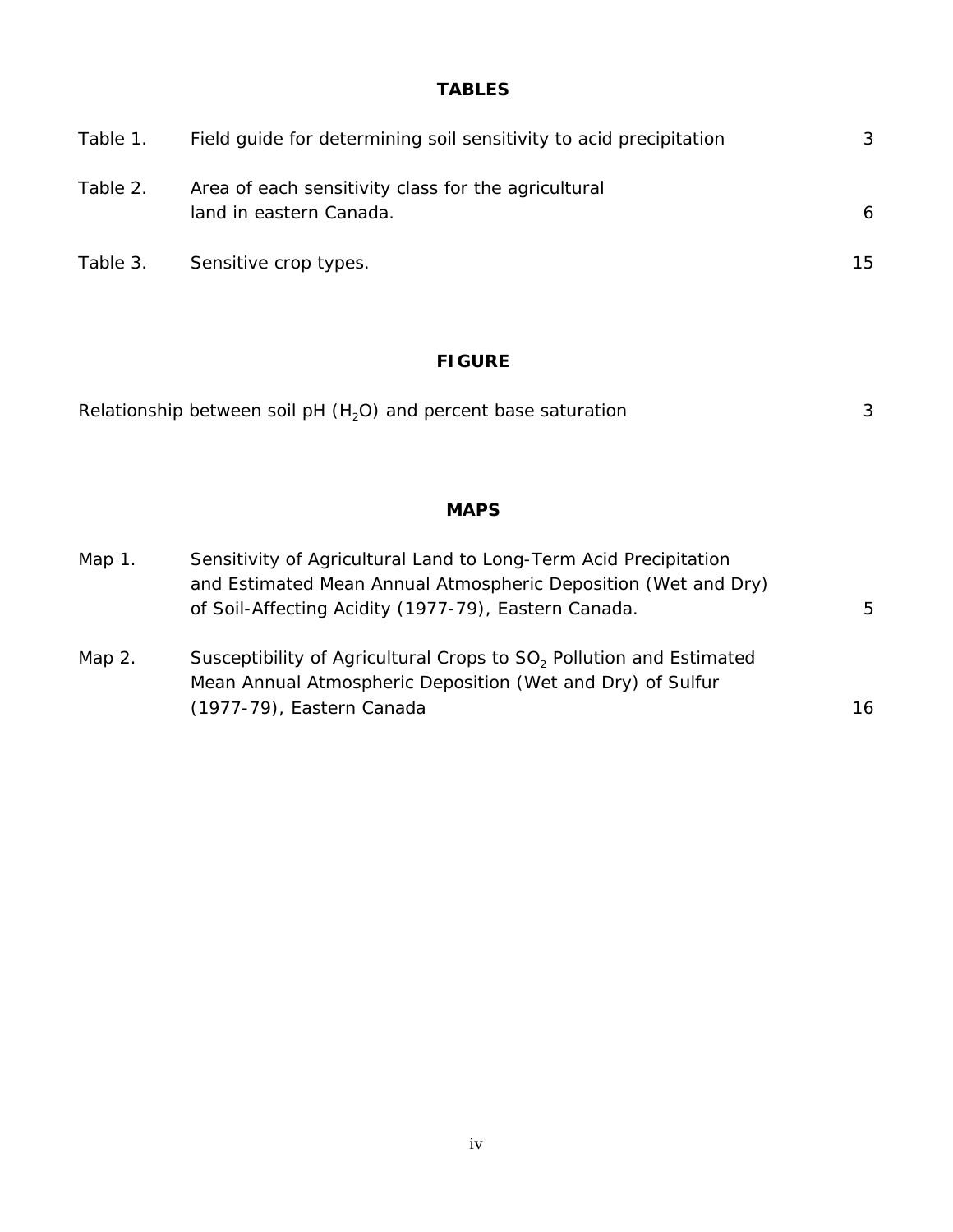#### **SUMMARY**

Precipitation falling on agricultural land in eastern Canada is contributing acid to soils and crops. In order to assess the significance of potential problems from an agricultural point of view, soil sensitivity criteria have been developed, and evidence for plant damage has been examined.

Soils were classified into sensitive, moderately sensitive and non-sensitive classes according to the estimated degree of depletion of exchangeable bases in the plow layer resulting from 25 years of acid precipitation at input rates equivalent to the highest currently being observed in the region. About 70% of the agricultural soils of eastern Canada fall into the non-sensitive class; however, twenty-five percent of the agricultural soils of Quebec are sensitive to these criteria and in P.E.I. almost all soils are sensitive or moderately sensitive.

There is little evidence of direct damage to crops from acid rain, although indirect effects resulting from soil acidification are known. There is concern, however, for potential chronic leaf tissue deterioration resulting from gaseous sulfur dioxide (a precursor of the acidity of rain) in polluted air. Synergistic interactions with other air pollutants may also result in leaf damage from  $SO<sub>2</sub>$ . Better crop and air monitoring data are needed in agricultural areas to assess these possible effects.

The components of acid rain which affect the acidity of soils include sulfates, nitrates and ammonium. Estimates indicate that the net soil-affecting acidity reaching agricultural land in eastern Canada from atmospheric deposition (wet and dry) ranges from about 25 to 40 kilograms per hectare per year when expressed as calcium carbonate (limestone) equivalent. This rate of acid addition is exceeded by two to ten times as a result of acidity from normal nitrogen fertilizer applications to crop land. Natural soil processes also contribute to acidification and to the need for lime additions to some soils.

Acidification will occur, even without acid rain, in soils which are sensitive and which are currently receiving nitrogen fertilizer without a regular lime application. In these soils the process may be somewhat accelerated by acid rain. In soils which are regularly and adequately limed, acid rain will have little effect. Constituents of air pollution which are not necessarily acid may be of greater long-term concern to soil quality and agriculture, but few data are available to assess their significance.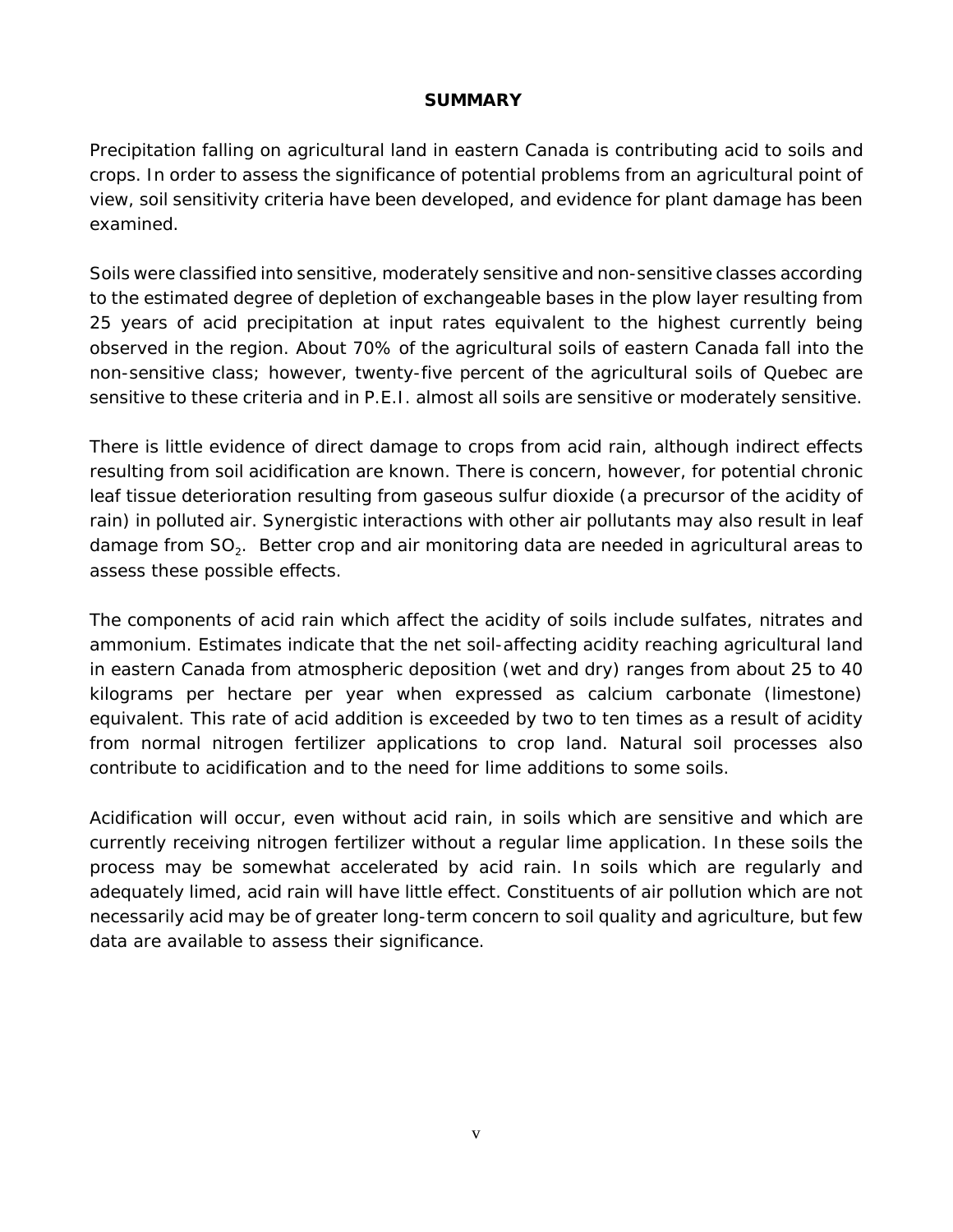#### **INTRODUCTION**

Much of Canada's most productive agricultural land is located in the Great Lakes, St. Lawrence lowlands and Atlantic regions, and these are the areas of Canada in which there is greatest concern for the problem of acid rain. It is important, therefore, to examine the effects of acid rain on agricultural soils and crops, and to establish the nature and extent of any negative impacts of acid rain which may have occurred or which may manifest themselves in the foreseeable future.

This report presents the results of the preliminary assessment by Agriculture Canada of the effects of acid rain on agriculture in eastern Canada. The report discusses the problem under four main topics: the sensitivity of soils to acidification and changes in base status as a result of acid rain; the estimation of the distribution of current quantities of acid rain affecting soils; the effect of acid rain and related gaseous pollution on crop plants; and the significance of the problem to agriculture.

#### **SENSITIVITY OF AGRICULTURAL LAND TO LONG-TERM ACID PRECIPITATION**

Data available on soil characteristics relating to exchangeable bases, and assumptions based on the current state of knowledge of soil science, were used to develop a practical method of assessing soil sensitivity to acid precipitation (Wang and Coote 1981). The method uses soil pH in water and soil texture to estimate the exchangeable bases in a soil. The estimate is used to classify the sensitivity of the soil to acid precipitation.

#### Sensitivity Classes

Exchangeable bases in a soil reflect the soil's capacity to neutralize the acid added by precipitation. The more exchangeable bases available, the greater will be the neutralization capacity of the soil, and the less will be the influence of acid precipitation on soil pH.

In Canadian soils the plow layer is about 15 cm in thickness. If it is assumed that the bulk density of the plow layer is 1.3 g/cm $^{\rm 3}$ , and that 60 kg/ha per year of CaCO $_{\rm 3}$  equivalent is the maximum acid input (from rainfall chemistry data and dry deposition estimates), in 25 years a given soil in eastern Canada could receive a maximum of 1.5 milli-equivalents (meq) of acid from the atmosphere per 100 g of soil. Assuming the loss of 10 to 25% of the exchangeable bases in the plow layer is significant (McFee 1980), three soil sensitivity classes to acid precipitation can be defined: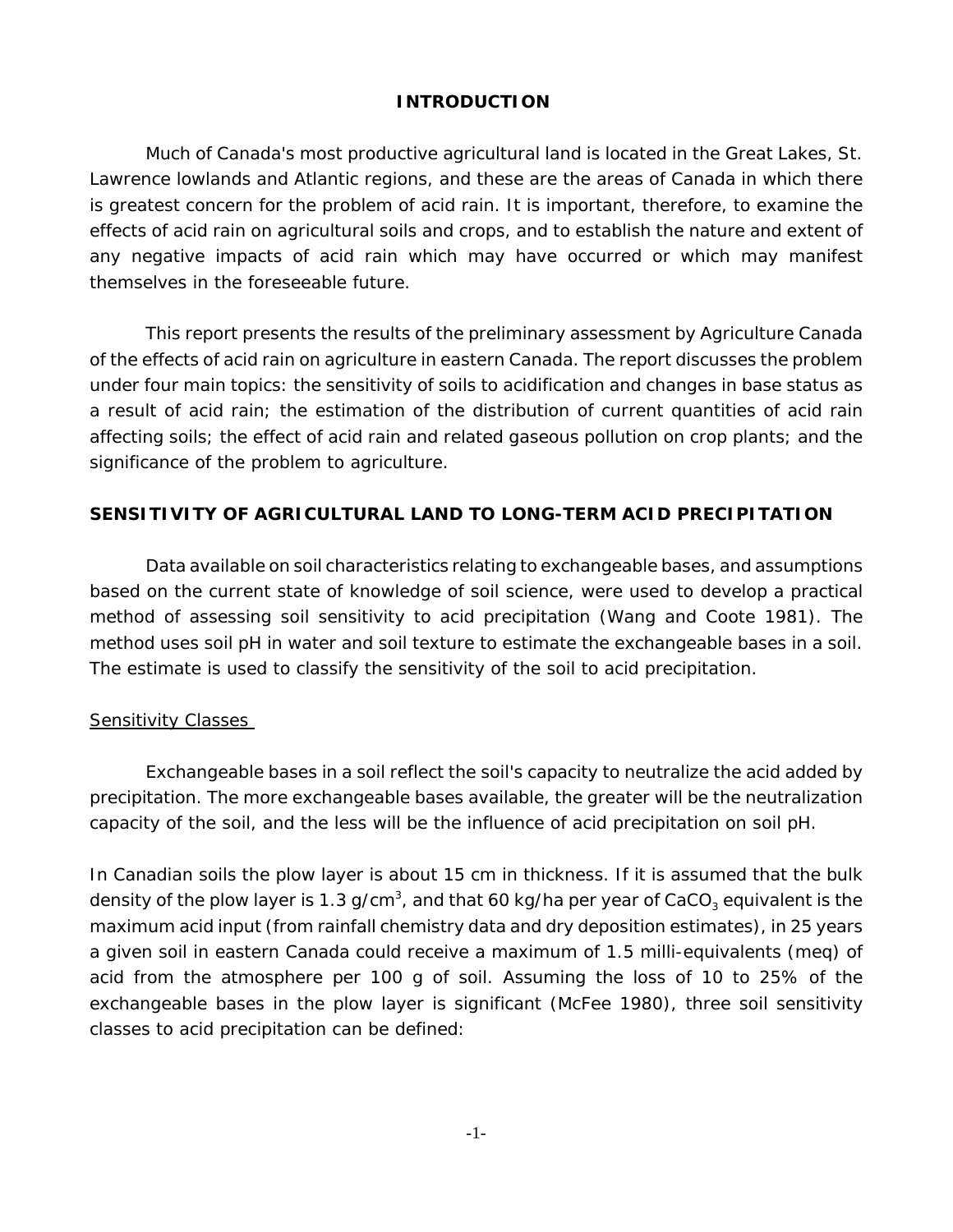- 1. Sensitive soil exchangeable bases are less than 6 meq/100 g soil (or more than 25% of exchangeable bases could be depleted in 25 years).
- 2. Moderately Sensitive soil exchangeable bases are 6 to 15 meq/100 g soil (or 10 to 25% of exchangeable bases could be depleted in 25 years).
- 3. Nonsensitive soil exchangeable bases exceed 15 meq/100 g soil (or less than 10% of exchangeable bases could be depleted in 25 years).

## Estimation of Exchangeable Bases

In calcareous surface soil it can be assumed that the buffering capacity is greater than 15 meq/100 g and the soil can be considered non-sensitive to acid precipitation.

In noncalcareous surface soil (soil without free carbonates), exchangeable bases are mainly controlled by CEC and soil reaction (pH). The CEC in turn is determined mainly by the amount and type of clay and by the soil organic matter. There is also an interaction between CEC and pH in any given soil, complicating the prediction of exchangeable bases in noncalcareous soils. Nevertheless, the following assumptions were made in order to permit an estimation of the base status of soils for the purpose of establishing sensitivity classes.

- 1) Types of clay minerals in surface soils of Eastern Canada are similar.
- 2) The variation of average organic matter content in surface soils, if considered over large blocks of land, is relatively narrow in most of the cultivated land in Eastern Canada.

With these two assumptions, the variables used in estimating exchangeable bases are soil texture (mainly clay content) and soil pH. Soil texture is used to estimate CEC and soil pH is used to estimate percent of base saturation. The product of CEC multiplied by the percent base saturation provides a measure of the exchangeable bases in the soil.

## Field Guide For Determining Soil Sensitivity Classes

For the majority of cultivated surface soils, the permanent charge CEC for various texture classes is: clayey, 25-40 meq/100 g; loamy, 10-25 meq/100 g; and sandy, 2-10 meq/100 g. Combining this information with the general relationship between soil pH and percent base saturation (see Figure) provides a field guide for assessing approximate soil sensitivity to acid precipitation (Table 1).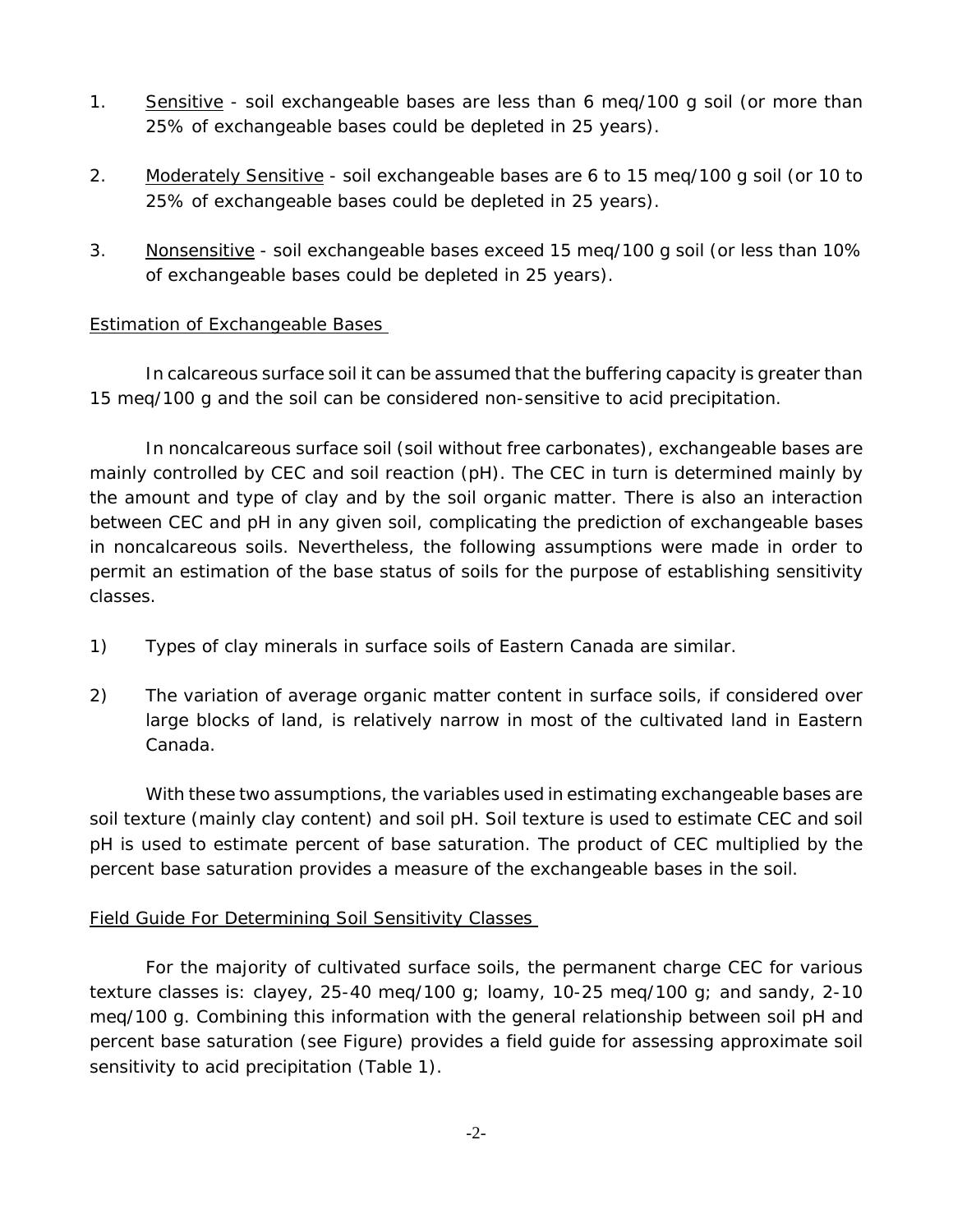



| Sensitivity class    | Soil characteristics* |
|----------------------|-----------------------|
| Nonsensitive         | All calcareous soils  |
|                      | Clayey $pH > 5.0$     |
|                      | Loamy $pH > 5.5$      |
|                      |                       |
| Moderately sensitive | Sandy $pH > 5.5$      |
|                      | Clayey pH 4.5-5.0     |
|                      | Loamy pH 5.0-5.5      |
|                      |                       |
| Sensitive            | Clayey $pH < 4.5$     |
|                      | Loamy $pH < 5.0$      |
|                      | Sandy $pH < 5.5$      |

\* Plowed layer (about 15 cm in thickness). Also assume liming is not part of regular soil management practice. Soil pH is measured in water.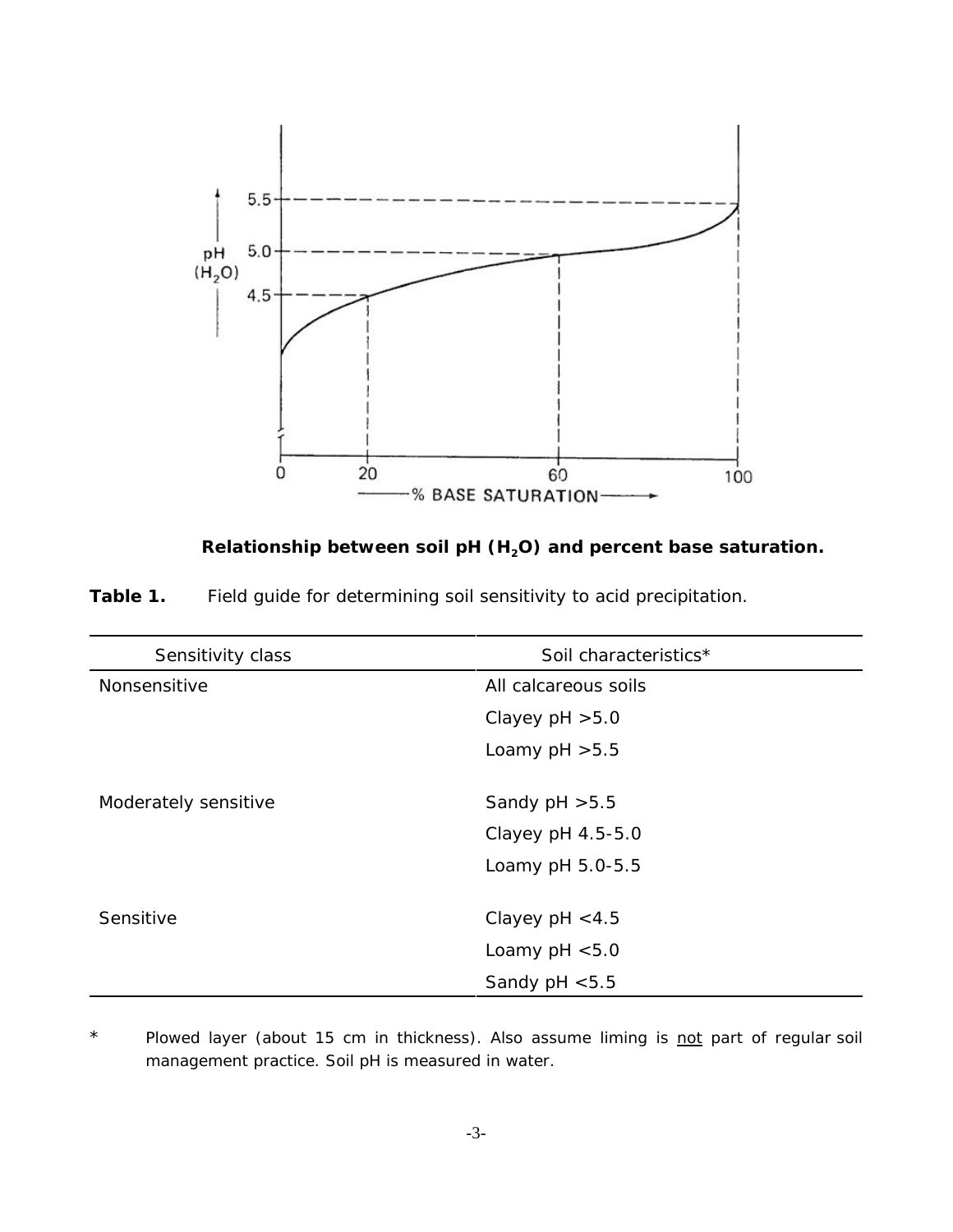#### The Soil Sensitivity Map (Map 1)

Information for the compilation of the map of soil sensitivity to long-term acid precipitation (Map 1) was obtained from the following sources:

- 1) Canadian Soil Information System (CanSIS)
- 2) Published soil survey reports and interim reports
- 3) Provincial soil testing laboratories

With the information on texture and pH of the surface layer of each map delineation, sensitivity classes were assigned to each according to the guidelines in Table 1.

General information from the soil sensitivity map is summarized in Table 2. With the exception of Prince Edward Island, much of the agricultural land in eastern Canada is nonsensitive to acid precipitation.

Soil management practices were not considered in the preparation of the map. In properly managed farmland, farmers periodically apply lime as necessary to maintain the desired soil pH. In such instances, the amount of acid received from acid precipitation will usually be very small compared to the amount of lime normally used.

Sandy soils, such as those often used for blueberry, strawberry, tobacco and potato crops, can be sensitive to acid precipitation due to their relatively low acid buffer capacity and low pH. Consequently, good management of sandy soils is required. Organic soils in eastern Canada tend to be acid. While organic soil material has a high exchange capacity per unit weight, the low average bulk density of organic soils (about 10% of that of average mineral soils) results in these soils being relatively low in exchangeable bases. They are therefore considered to be generally sensitive or moderately sensitive to long-term acid precipitation.

Nitrogen fertilizer applications frequently contribute acidity to soils (Penney and Henry 1976), at rates which can be as much as ten times that from acid precipitation. Therefore, acidity development in sensitive soils is more likely if high rates of nitrogen fertilizer are applied. For example, most of the potato land of P.E.I. is on noncalcareous sandy soils and high rates of nitrogen fertilizer are used. It is essential to use the proper amount of lime in these sandy soils to maintain the desired level of pH. Otherwise, such soils will be depleted of exchangeable bases, and their productivity will be reduced due to lack of available nutrients.

Acidity development in soils also occurs naturally as a result of carbonic acid produced by the roots of plants, organic acids from the decomposition of organic matter in the soil, and nitrate production in cultivated agricultural land (Bache 1979).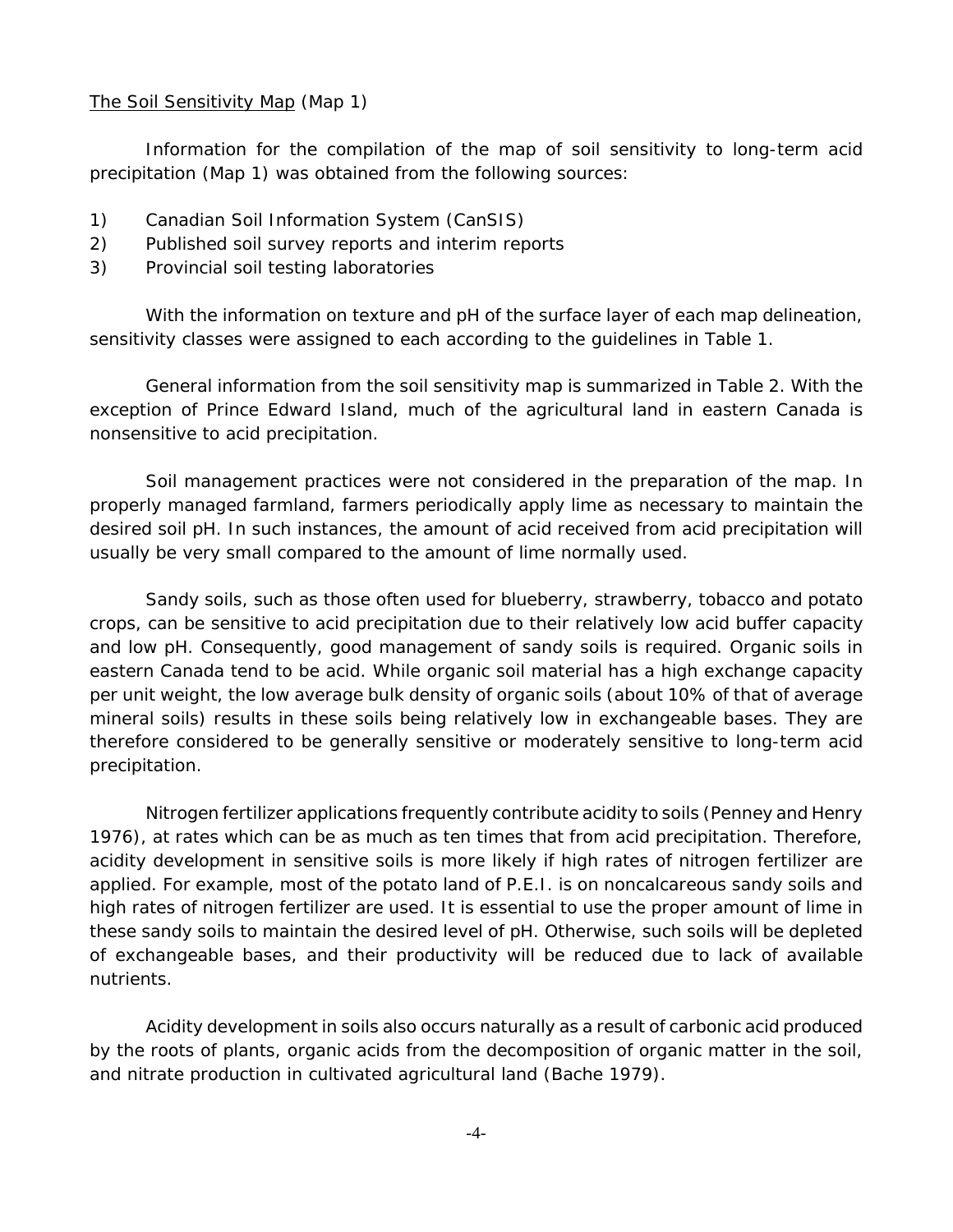## **MAP 1. Sensitivity Of Agricultural Land to Long-term Acid Precipitation and Estimated Mean Annual Atmospheric Deposition (Wet And Dry) Of Soil-affecting Acidity (1977-79) Eastern Canada**

† Note: Due to cartographic generalization, areas shown as agricultural land may include non agricultural land.

\*From CANSAP Data, Atmospheric Environment Service, Downsview, Ontario. Including 40% Dry deposition estimate, in µeq. (100 gm. soil)<sup>-1</sup> yr<sup>1</sup>. Calculated and Interpolated by D. R. Coote, Land Resource Research Institute, Agriculture Canada, Ottawa. Soil information compiled by C. Wang, Land Resource Research Institute, Research Branch, Agriculture Canada, Ottawa. The cultivated land areas shown were generalized from data at scale 1:50,000 by Claire Gosson, Geographical Services Directorate, Survey and Mapping Branch, Department of Energy, Mines and Resources, Ottawa.

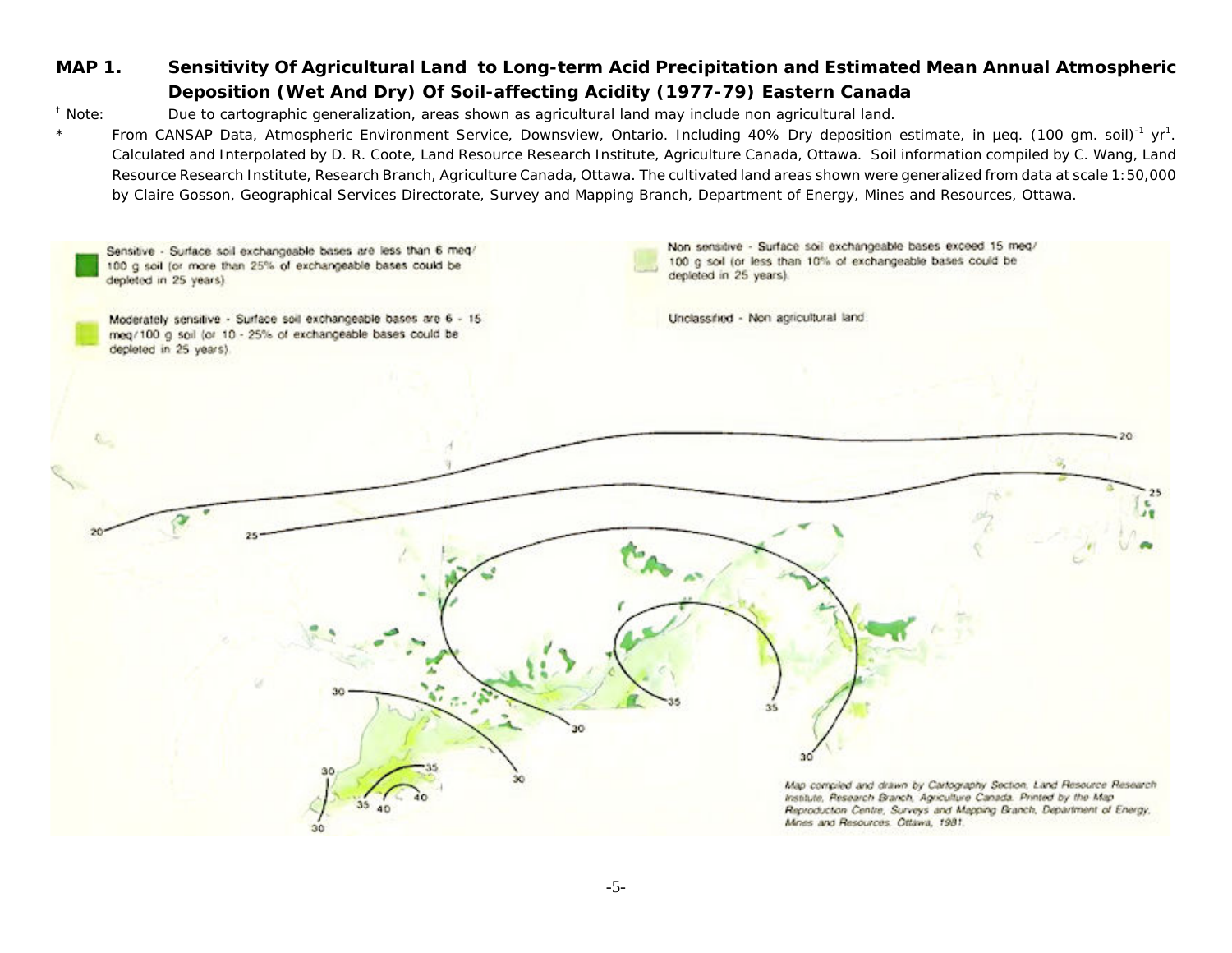|                      | Total<br>agricultural land*<br>hectares | Sensitive area |      | Moderately<br>sensitive area |       | Nonsensitive area |      |
|----------------------|-----------------------------------------|----------------|------|------------------------------|-------|-------------------|------|
|                      |                                         | hectares       | %    | hectares                     | %     | hectares          | %    |
| Newfoundland         | 29,423                                  | 4,660          | 15.8 | 5,885                        | 20.0. | 18,878            | 64.2 |
| Nova Scotia          | 400,249                                 | 16,290         | 4.1  | 72,008                       | 18.0  | 311,951           | 77.9 |
| Prince Edward Island | 278,050                                 | 215,443        | 77.5 | 62,607                       | 22.5  | None              | 0    |
| New Brunswick        | 402,328                                 | 38,652         | 9.6  | 136,724                      | 34.0  | 226,952           | 56.4 |
| Quebec               | 3,654,134                               | 916,666        | 25.1 | 125,313                      | 3.4   | 2,612,155         | 71.5 |
| Ontario              | 5,966,816                               | 561,728        | 9.4  | 1,012,734                    | 17.0  | 4,392,354         | 73.6 |
| Eastern Canada       | 10,731,000                              | 1,753,439      | 16.3 | 1,415,271                    | 13.2  | 7,562,290         | 70.5 |

**TABLE 2.** Area of each sensitivity class for the agricultural land in Eastern Canada.

\*Improved farmland in 1976 agriculture census.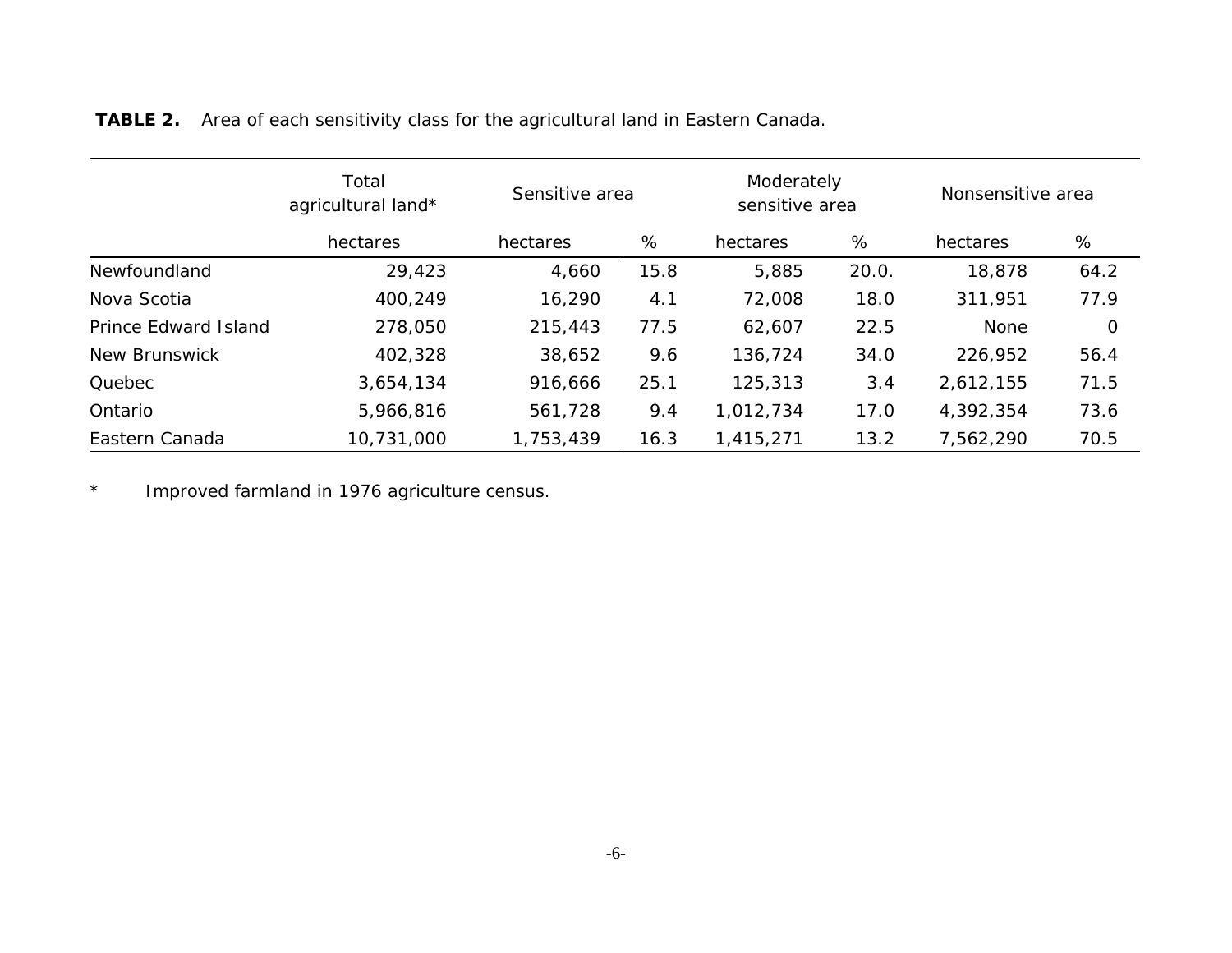At the scale of Map 1, general information is provided only for relatively large land areas. It should not be used at the individual farm level. For smaller sections of land or for individual farms, soil sensitivity classes to acid precipitation can be estimated according to the guidelines in Table 1, following hand texturing of the soil and measurement of soil pH (in  $H_2O$ ).

#### Acid Rain Affecting Soils

Estimating the acidity of rainfall and dry atmospheric deposition (generally considered together as "acid rain") as it affects the soil poses a number of difficulties. Acidity-causing atmospheric pollution in Canada has been characterized in terms of sulfur (or sulfate or sulfur dioxide) transport (Rennie 1979; Whelpdale and Galloway 1979). Indeed, most estimates of acidifying substances transported by the atmosphere have concentrated on these compounds, although there are a number of other sulfur and nitrogen compounds which will influence the acidity of rainfall and dry deposition (Grennfelt *et al* 1978; Fowler 1978). Whelpdale (1977) has also calculated H<sup>+</sup> ion loadings to receiving land and water ecosystems from pH measurements.

Using either sulfur or  $H^*$ -ion loadings in precipitation can be misleading when an estimate of the impact of "acid rain" on the soil is attempted. When sulfur alone is used, then the neutrality of calcium, magnesium, sodium and other such salts of sulfur is ignored. The acidic effects of nitrate and the acidity released by the nitrification of ammonium in the soil are also omitted. The simplified reaction for the latter source of acidity is as follows (Penney and Henry 1976):

$$
NH_4^+ + 2O_2
$$
   
 
$$
NH_4^+ + 2O_2
$$
   
 
$$
Chacteria)
$$
 
$$
NO_3^- + H_2O + 2H^+
$$
 (1)

If  $H^+$ -ion load in precipitation is used, the net effect of the equilibria between  $H^+$  and other ions in solution will take account of neutral salts and nitrate, but the soil acidity associated with ammonium is still ignored.

The H<sup>+</sup>-ion load, as measured by the pH of precipitation, seems preferable to the sulfur load if ammonium concentration data are also available to allow consideration of acidity from this source as well. Simply adding the ammonium to the H<sup>+</sup> load is not sufficient, however, to adjust for its acidifying effect because each NH<sub>4</sub><sup>+</sup> ion generates 2H<sup>+</sup> ions on nitrification (see eqn. 1). Neither can twice this quantity be used as some ammonium is likely to be taken up directly by plan roots, though nitrate is usually taken up preferentially. When NH $_4^{\mathrm{+}}$  is absorbed by plant roots an equivalent amount of H is released by the root to maintain ionic equilibrium (Russell 1961). Similar mechanisms apply to nitrate taken up by roots or denitrified. These processes are neutralizing, however, as they result in the release of bicarbonate ions in root exudates, and OH<sup>-</sup> ions, respectively (Ibid.). Nitrate is readily leached from the soil, denitrified or taken up by plant roots which would tend to encourage further nitrification and favour the acidifying process. However, when  $NO<sub>3</sub>^-$  from nitrification or in precipitation is taken up or denitrified, the neutralizing effect must also be considered.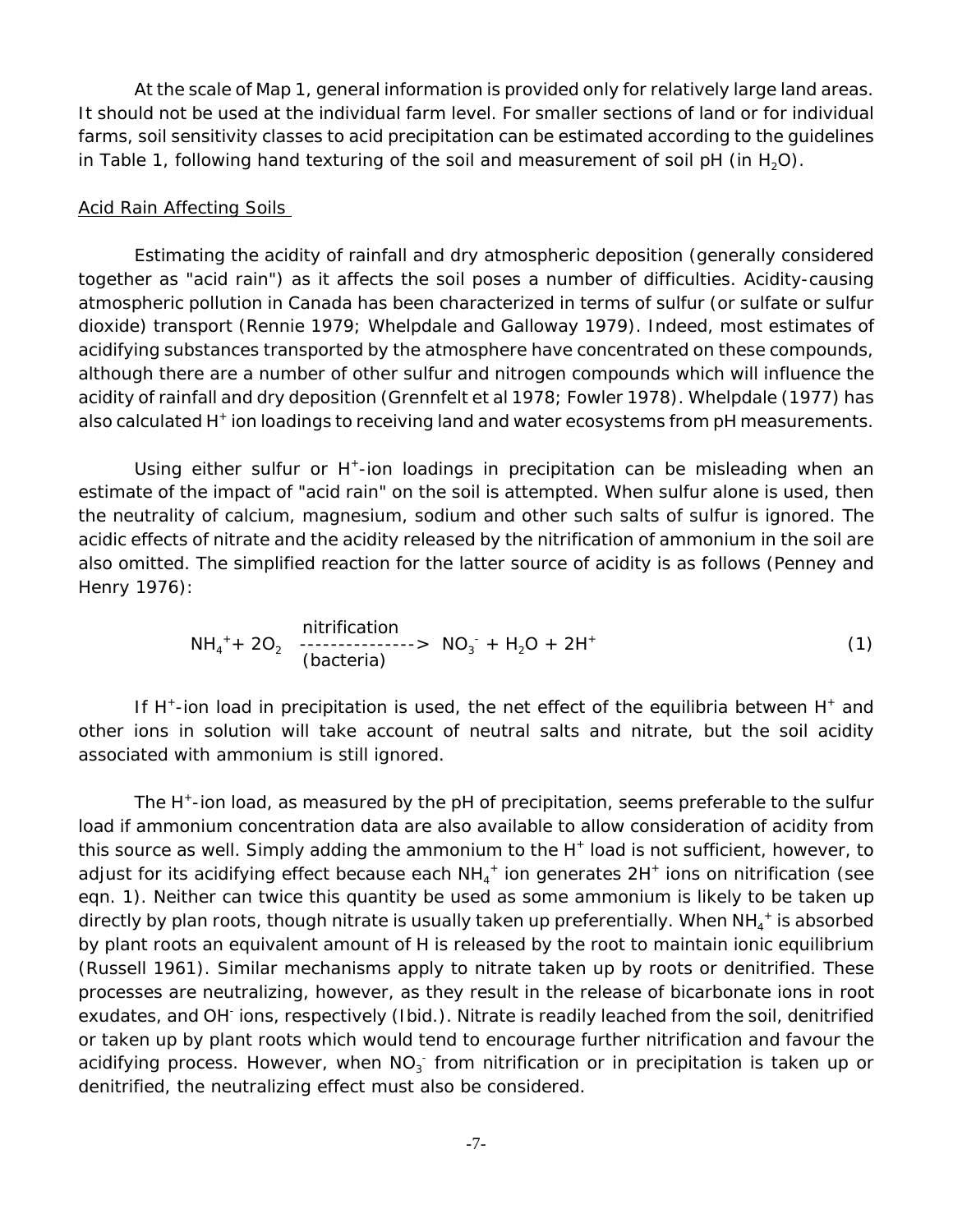Some  $NH_4^+$  is fixed by clay minerals and organic matter, which tends to reduce the cation exchange capacity, which in turn reduces soil buffering capacity. Ammonium may also dissociate to  $NH<sub>3</sub>$ , to be volatilized or fixed by organic matter, and this also tends to be an acidifying process.

To make an estimate of the contribution of atmospheric NH $_4^+$  and NO $_3^+$  to soil acidity it is necessary to make some assumptions about the extent of nitrification, denitrification and leaching. Measured values for these variables cover wide ranges. For example, Russell (1961) reported nitrification rates of 2 to 60 percent of added N, dependent on soil moisture, temperature, pH and oxygen levels; leaching losses were reported ranging from 2 to 31 percent of added N; and combined leaching and gaseous losses were reported as 0 to 69 percent. Brady (1974) presented data indicating that under ideal moisture and temperature conditions nitrification of applied NH<sub>4</sub><sup>+</sup> can be essentially 100 percent. Cameron *et al* (1977) estimated average combined leaching and denitrification losses at 0 to 48 percent of total N sources in three southern Ontario soils.

If, for purposes of generalization, it is assumed from the above data that 50 percent of nitrogen added to the soil as ammonium is nitrified, and of this quantity 30% is leached and 10% is lost by denitrification, then the net effect of these processes will be that the soil derives about 1.15 H<sup>+</sup> ions for each  $NH_4^+$  ion delivered in precipitation. The following schematic equation illustrates the derivation of this net value:



Net  $H^+= 0.5+ 1.0- 0.3- 0.05 = 1.15$ 

Using the same assumptions, about 70% of the nitrate direct from precipitation will be taken up or denitrified, with the release of 0.7 neutralizing equivalents per equivalent of nitrate. This quantity must therefore be subtracted from the  $H^*$ -ion load calculated from pH and ammonium levels. The procedure outlined above avoids the use of sulfur when estimating soil-affecting atmospheric acidity, and has been used in this report.

The problem of acidity from dry deposition introduces the greatest uncertainty into the estimation of the net input of atmospheric acidity, primarily because it is difficult to measure. Dry deposition of sulfur in eastern Canada has been calculated to be about 40 percent of the wet deposition based on air concentrations and deposition velocities (Whelpdale and Galloway 1979). This estimated percentage is lower than that for the eastern U.S. (Ibid.), but about the same as that for southern Norway (Overrein 1977). Nyborg and Walker (1977) indicated that in summer in central Alberta, more sulfur was deposited in the dry particulate form than in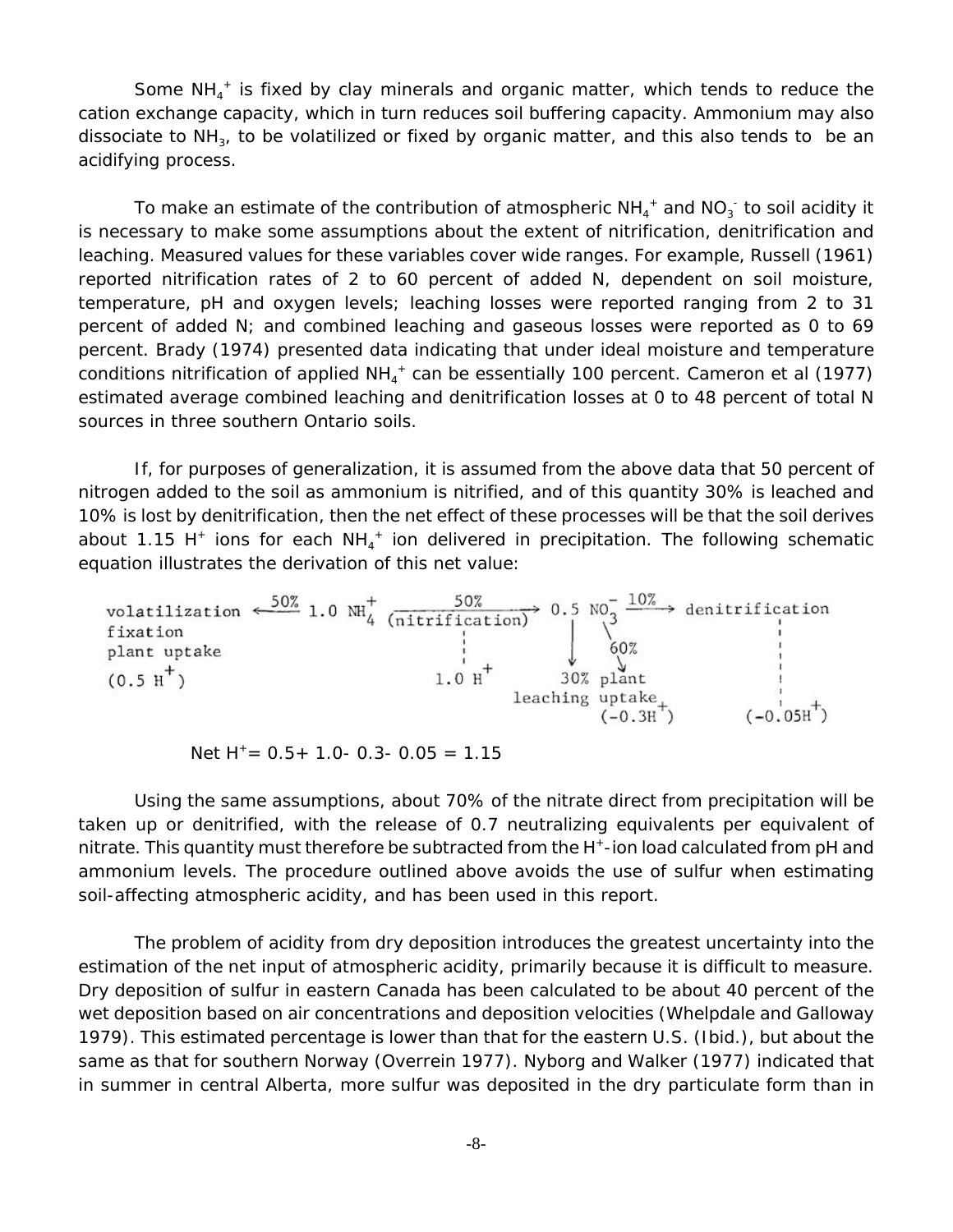rain, but that these particulates tended to be neutral salts. However, sorption of sulfur dioxide by soils occurred readily; and oxidation to sulfate was rapid, resulting in soil acidification. Direct sorption of ammonium and gas-phase nitric acid no doubt has similar effects after nitrification, but at present these are even more difficult to measure than sulfur dioxide dry deposition. Furthermore, the soil itself is a source of volatilized  $NH<sub>3</sub>$  and nitrogen oxides.

In order to arrive at a reasonable estimate of the acidity arising from dry deposition, it is necessary to make further assumptions: Fowler (1978) has reported that the dry deposition rates of both gaseous and particulate nitrogen oxides should be at least as great as those of sulfur dioxide. Thus it is reasonable to assume that the approximate eastern Canada dry deposition rate of 40 percent of wet deposition for sulfur can also be applied to the "net H<sup>+</sup>-ion" loading calculated for all forms of sulfur and nitrogen in wet deposition. This also accounts for neutral salts of sulfur because it is based on H<sup>+</sup>, NO<sub>3</sub><sup>-</sup> and NH<sub>4</sub><sup>+</sup> ions rather than simply on the sulfur content of precipitation.

Precipitation chemistry (pH, conductivity and 8 major ions) data have been collected monthly at 50 locations in Canada since 1977 by the Atmospheric Environment Service CANSAP program (Berry 1979). They have been used to prepare the estimate of wet and dry atmospheric deposition for eastern Canada shown on Map 1. The data have been processed according to the assumptions discussed above. The "net H<sup>+</sup>-ion" concentration values were corrected (C<sub>s</sub>) for differences between sampler catch and monthly total precipitation, following an A.E.S. procedure (personal communication, D. Whelpdale, A.E.S., Downsview, Ont.) as follows:

$$
C_s = (\{H^+\} + 1.15 \{NH_4^+\} - 0.7 \{NO_3^-\}) (1 + P_c / P_s) / 2
$$
 (2)

where: {H<sup>+</sup>}, {NO<sub>3</sub>} and {NH<sub>4</sub><sup>+</sup>} are the measured concentrations of hydrogen, nitrate and ammonium ions, respectively, in monthly accumulated precipitation samples in moles/litre; and  $P_c$  and  $P_s$  are the quantity of monthly accumulated precipitation in millimetres in the sampler and in an adjacent standard rain gauge, respectively. This correction assumes that poor catch (aerodynamic influence and sensitivity of sampler activation control) and evaporation are equally responsible for  $P_c$  usually being less than  $P_s$ .

Annual deposition ( $D_{a}$ , in moles x 10<sup>4</sup>/ha) was then found as follows:

$$
D_a = 1.4 \left( \sum_{s=1}^{n} C_s \cdot P_s \right) P_a / \sum_{s=1}^{n} P_s
$$
 (3)

where  $P_a$  = annual total precipitation from standard rain gauge (including snow estimates) in millimetres and  $n =$  number of months sampled.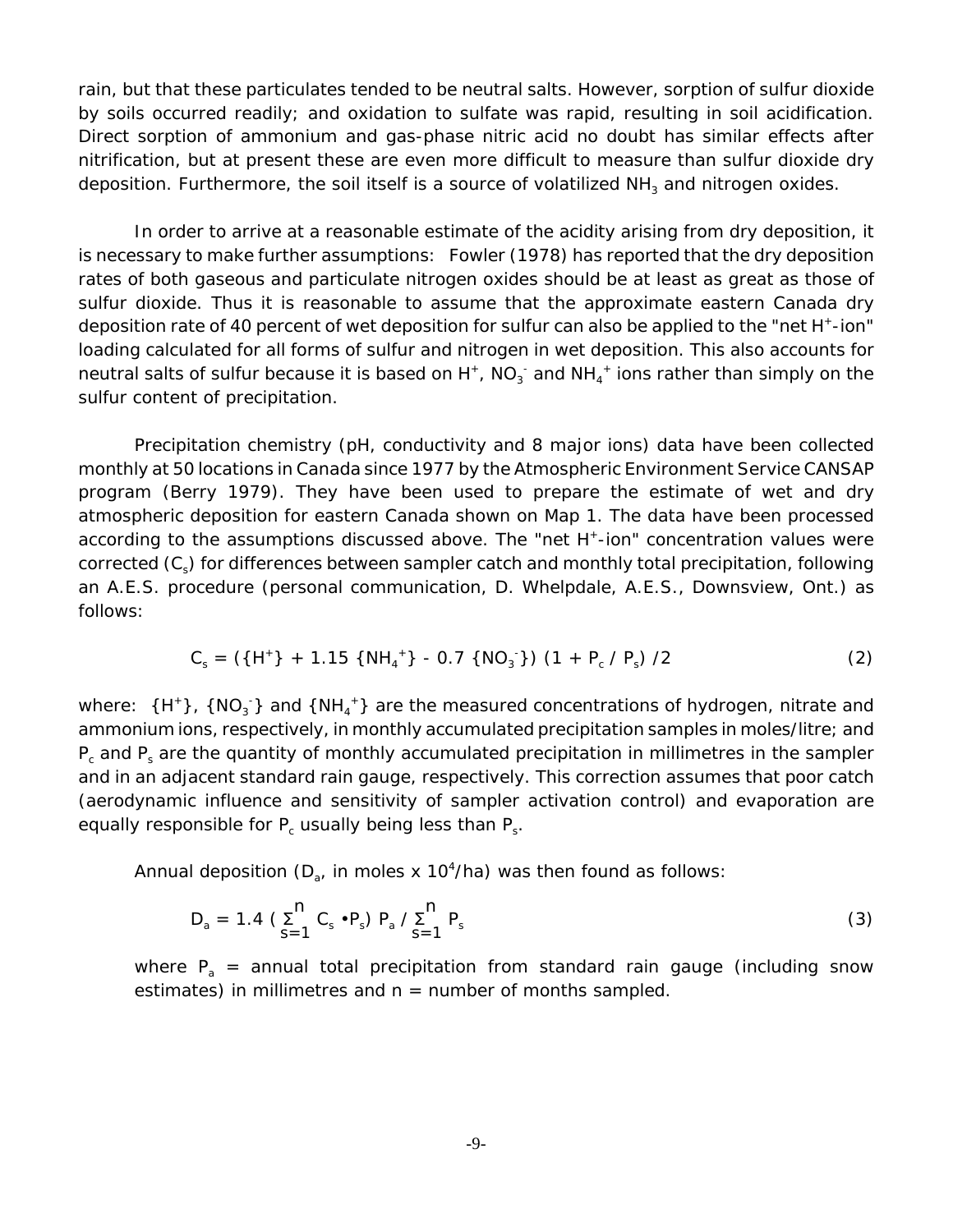The results were then expressed as milli-equivalents of  $H<sup>+</sup>$  per 100 g of plow-layer soil (assuming the average plow layer is 15 cm thick and has a bulk density of 1.3  $g/cm<sup>3</sup>$ ). Data were available for 1977, 1978 and 1979. The resulting acidity has been plotted and the distribution is presented on Map 1.

This distribution clearly shows the influence of the westerly prevailing winds transporting atmospheric acidity from the industrial areas of the Central U.S. and Ontario across southern Ontario into the St. Lawrence Valley, where additional acidity is derived from the industry of this area and southern Quebec. As the air mass moves further east, deposition and dispersion lead to progressively lower inputs of acidity to the soil.

Another process which should be considered is the loss of precipitation by direct runoff of rainfall and snowmelt over the soil to streams with little opportunity for soil acidification. In Eastern Canada, stream flow varies from about 25 percent of precipitation in southwestern Ontario to about 75 percent in Nova Scotia (Fisheries and Environment Canada 1978). Of this streamflow, estimates in southern Ontario indicate that about 55-70 percent occurs as overland runoff (Whitely and Ghate 1978), which is similar to that indicated by summer data for Nova Scotia (Pender and Jones 1969) . The runoff component in spring is likely to be higher. Thus the average percentage of atmospheric acidity which never enters the soil may vary from as low as 14 percent in southwestern Ontario to about 50 percent in Nova Scotia. While this factor cannot be used to estimate acidifying atmospheric inputs to a specific soil area without knowledge of the runoff characteristics of that area, it does indicate that the average inputs will be less than those estimated from precipitation chemistry (Map 1), especially in the Atlantic Provinces.

## **EFFECTS OF ACID RAIN AND RELATED GASEOUS POLLUTION ON CROP PLANTS**

"Acid Rain" has become a popular term which frequently covers a wide range of air pollution components which are not necessarily either acid in reaction or dissolved in rain. Since the long-range transport of atmospheric pollutants (LRTAP) is usually considered in conjunction with acid rain, it is discussed here in terms of those components which affect crop plants.

Emissions from industrial, energy-generating and urban activities continue to present a threat to the quality of our environment and to our forest and agricultural resources. A high proportion of the damage done by atmospheric pollution derives from acid generated in rain by gaseous pollutants such as  $SO<sub>2</sub>$ . While evidence exists of destruction of life in lakes and of damage to forests in Canada due to this pollution, no hard evidence exists of damage on any appreciable scale to the yield of agricultural crops.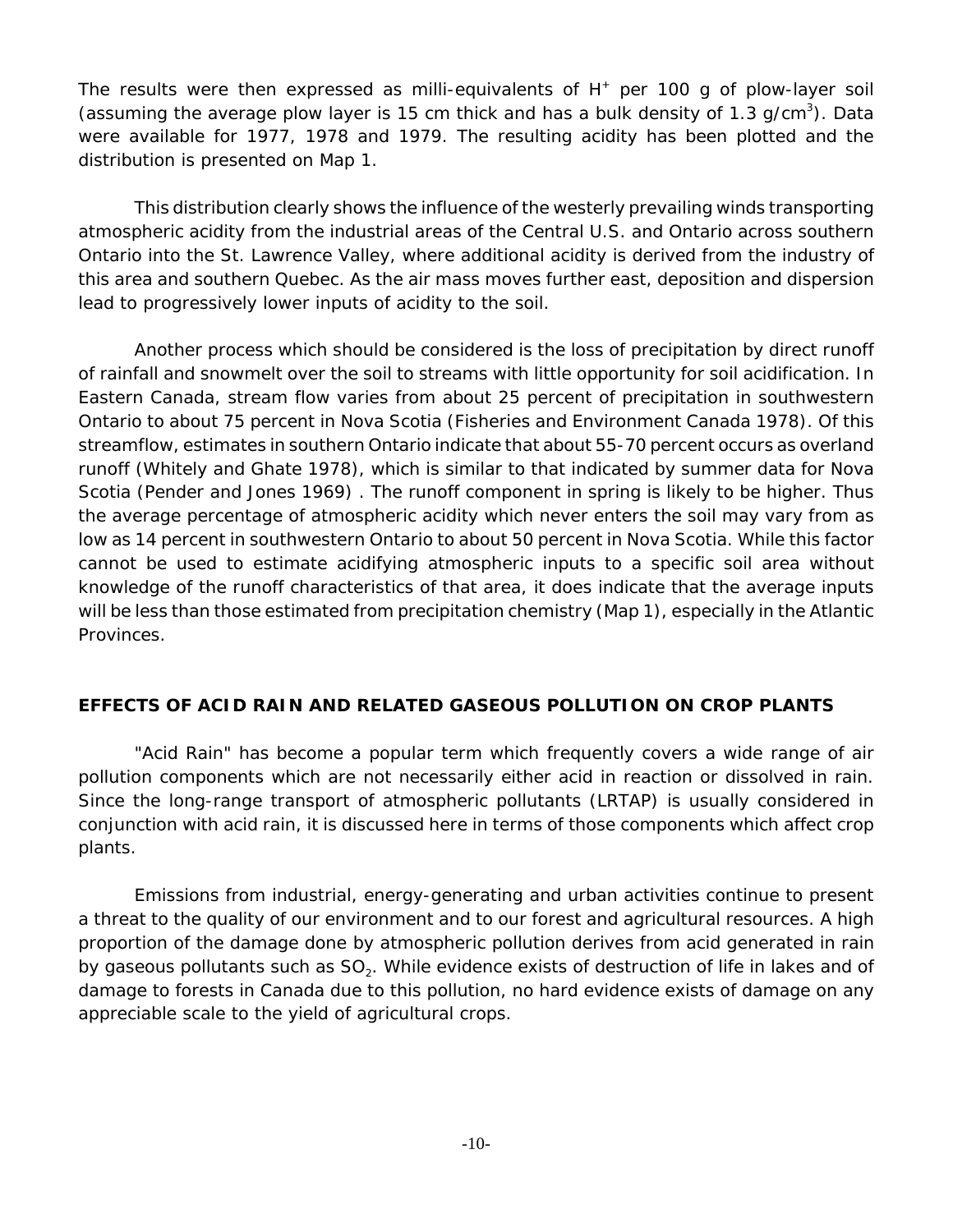Experiments have been conducted on a laboratory scale in efforts to simulate the effects of acidity in rain on crop plants (Lee *et al* 1980), but corresponding effects in the field have not been well documented (Neumann 1980). On the other hand, injury to crop plants by gaseous  $SO<sub>2</sub>$  in the laboratory has been duplicated under field conditions in places where atmospheric pollution by  $SO<sub>2</sub>$  is present in similar concentrations (Katz and Ledingham 1939). Damage to crop plants and diminished yield must be anticipated in all areas where gaseous  $SO<sub>2</sub>$  pollution is present and increasing. The assessment of the effects of acidity *per se* in rain is more difficult but must be weighed not only in terms of direct effects on foliage but also as long-term effects due to increases in the acidity of soils resulting from this fallout.

This section addresses the problem of the damaging effects of acid rain and related atmospheric pollutants on plants and ultimately on crop yields. It also considers factors required for assessing the significance of present and future impacts on crop yields.

#### **Major Atmospheric Pollutants which Affect Plants and their Mode of Action**

i) Sulfur dioxide  $(SO<sub>2</sub>)$ 

Historically SO<sub>2</sub> was the first atmospheric pollutant to be recognized as an important toxic agent to plants and the classic studies by Katz and Ledingham (1939) were among the first comprehensive studies of  $SO<sub>2</sub>$ -derived plant injury. A quotation from Taylor (1979) reads: "On a world-wide basis  $SO<sub>2</sub>$  is probably more responsible for vegetation injury and overall economic loss than any other air pollutant". The most common source of  $SO<sub>2</sub>$  in the atmosphere is the combustion of fossil fuels. The effects of  $SO<sub>2</sub>$  pollution on plants are both direct and indirect.

Direct effects: Plants and plant cells are very permeable to gases. Gaseous  $SO<sub>2</sub>$  can injure the plant directly by entering open stomata and then being absorbed directly as a gas into the inner cells of the leaf. Conditions which limit stomatal opening also reduce  $SO<sub>2</sub>$  injury. The cuticle of leaves constitutes a barrier and plants which have no cuticle like mosses or algae are very susceptible to  $SO<sub>2</sub>$  and can therefore be used as effective biological test objects (Mudd and Kozlowski 1975).

Once inside plant cells,  $SO<sub>2</sub>$  can undergo a number of transformations. The major toxicity derives from conversion to sulfites which, due to their extreme reactivity, directly interact or interfere with the photosynthetic metabolic intermediates or processes in reactions involving free radicals or superoxides. The exact nature and sequence of these reactions has not been completely resolved. Injury to the plant results, with lesions involving chloroplast damage and impairment of photosynthesis (Ibid.). Alternatively, after absorption as a gas, oxidation of  $SO<sub>2</sub>$ in the leaf cells is followed by solution and hydration to  $H_2SO_4$ . The SO<sub>4</sub> ion can then enter normally into many essential plant reactions and constituents because sulfur is an essential element in plants. However, in the event of excess absorption and after the buffering capacity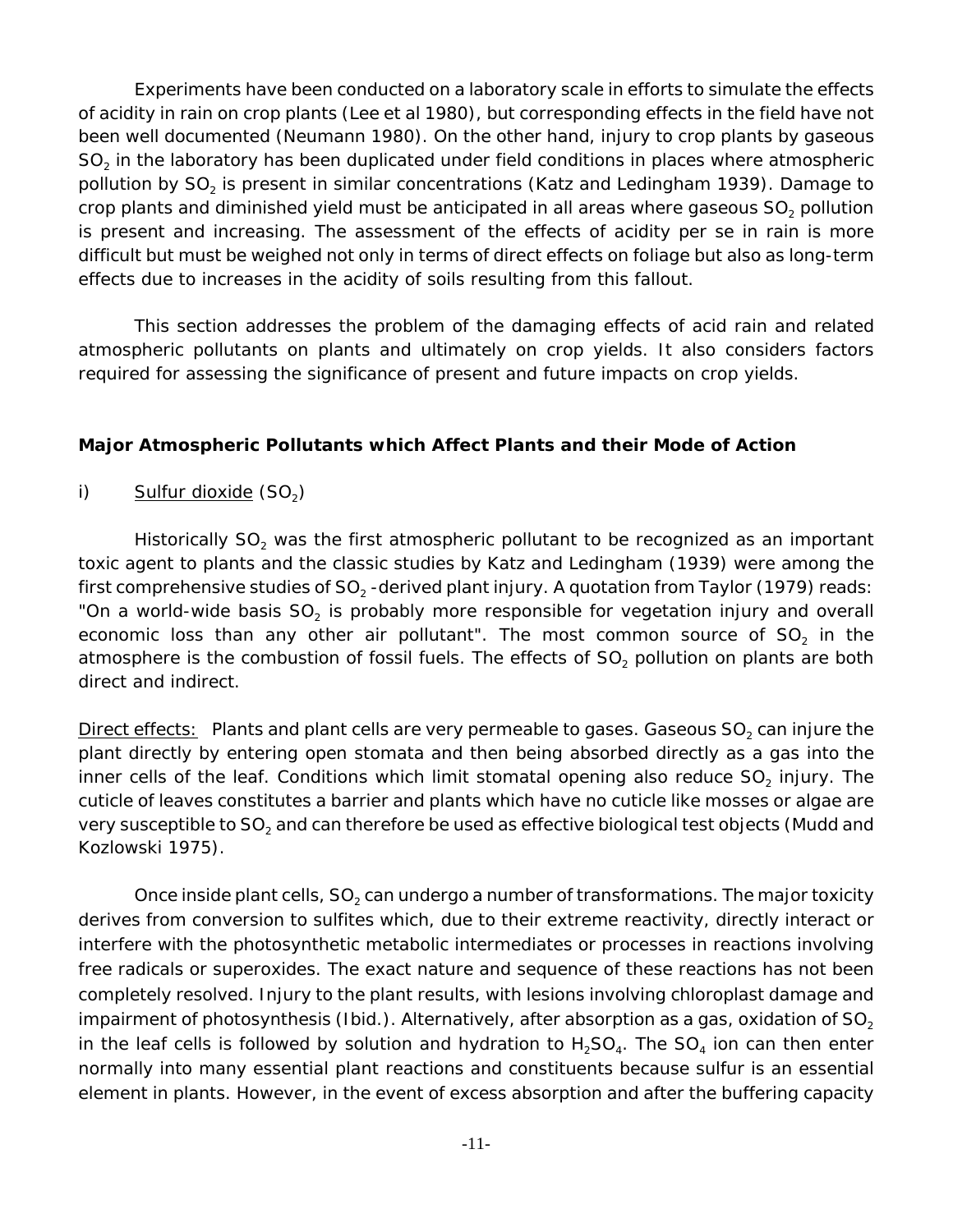of the plant has been exhausted, plant injury due to direct acidity within the plant ensues. This results in impairment of vital processes. In either case it is the gaseous  $SO<sub>2</sub>$  and its entry through stomata which is the initial and important step in the sequence of reactions which lead to the major injury, and not the direct fallout and wetting of the surface of leaves by acid rain formed in the atmosphere.

Critical discussions of direct injury of plants by  $SO<sub>2</sub>$  deal almost exclusively with the gaseous component and its effects after entry through the stomata and uptake by the interior mesophyll cell (Ibid.; Nriagu 1978). This leads to the impairment of photosynthesis and damage to chloroplasts and cells. Generally, the symptoms are lesions and discoloration of the leaves with inevitable reduction in crop yields. The effects can be immediate (acute injury due to the sulfite) or chronic (due to cumulative absorption of  $SO<sub>4</sub>$  beyond threshold buffering capacity) (Linzon 1978). The extent of  $SO<sub>2</sub>$  absorption is evidenced by estimates (Bennett and Hill 1975) indicating that a continuous cover of assimilating alfalfa can remove 88 kg of  $SO<sub>2</sub>$ per square kilometer per day from the atmosphere with a mean concentration of  $SO<sub>2</sub>$  similar to that over a 5000 square kilometer area in the vicinity of Sudbury. Total absorption would be greater in perennials like trees or alfalfa than in annuals and less in cropped plants than in trees or shrubs.

Rennie and Halstead (1977) reviewed 23 references reporting threshold and/or tolerable concentrations of  $SO<sub>2</sub>$  in the atmosphere. The reported levels appeared to decrease with time, with the more recent references (1971-1972) reporting the lowest concentrations. These were about 0.05 ppm (about 180  $\mu$ g m<sup>-3</sup>) for agricultural crops and even lower for some tree species. While these levels are considerably higher than have been found in preliminary monitoring of gaseous  $SO<sub>2</sub>$  levels in remote rural areas of eastern Canada, they are only marginally higher than those often observed in Toronto (Barrie, L.A., Wiebe, H.A., Fellin, P., Anlauf, K., AES, Downsview, Ont., unpublished data, 1980). Thus the potential for damage from  $SO<sub>2</sub>$  near urban areas and other sources is evident.

Long-range transport of SO<sub>2</sub> has also been demonstrated (Barrie *et al* 1980; McBean 1980). With the deficiencies in rural monitoring data from areas such as southern Ontario and southern Quebec, and the probability of synergistic effects of  $SO<sub>2</sub>$  with other air pollutants, it is therefore reasonable to reserve judgement on  $SO<sub>2</sub>$  impacts on the yields of agricultural crops until more data are available.

Many laboratory studies have attempted to demonstrate direct injury to leaves by simulation of acid rainfall. In the laboratory prolonged exposures of foliage to pH's more acid than those of rainfall are needed to elicit any clear symptoms of damage (Lee *et al* 1980; Neumann 1980). The results are inconclusive at common pH's of natural rainfall (Neumann 1980; Evans and Curry 1979).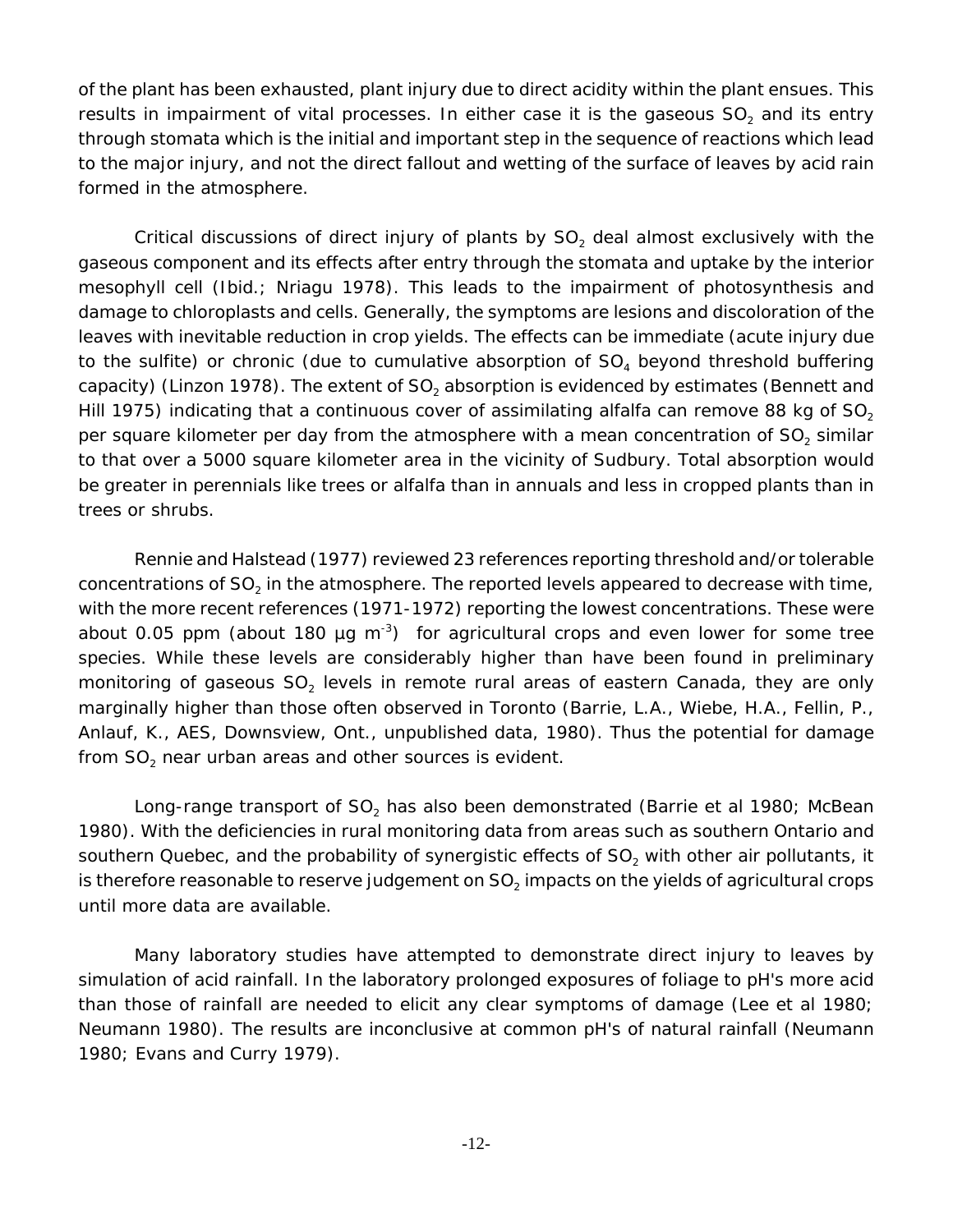Indirect effects: The indirect effects of  $SO<sub>2</sub>$  on plants are of equal and possibly greater importance on a long-term basis than the direct effects. They are drawing increased attention because of their protracted and persistent features. Linzon (1978) has noted that the effect of acid precipitation is on soils rather than on foliage. The injurious consequences of increases in acidity of the soil are varied. There are strict limits to the growth of plants at acid pH's. Soils or solutions with pH values less than 4.0 are directly toxic to plant roots. Minimum pH values for good growth of crops (Nyborg 1975) range from 6.2 for alfalfa to pH 4.6 to 5.0 for grasses, with the values for most crops being above pH 5.0.

Since rain water in eastern Canada is often in the pH range of 4.0 to 5.0, it follows that without adequate buffering properties in soils there exists a real possibility of injury. High soil acidity affects the total chemistry of soils and consequently influences the growth of plants in a number of ways. Depending on the species, plants may suffer from toxic levels of Al and Mn due to increases in their solubility in acid soils. Nyborg (1975) emphasizes that, due to a considerable increase in solubility, Al can become toxic at pH 5.5. Symbiotic nitrogen fixation is also sensitive to pH (personal communication, S. Mathur, CBRI, Agriculture Canada), since both nodulation and nitrogen fixation are retarded by low pH. In general, acid pH's are detrimental to microbiological processes in the soil.

While it is clear direct gaseous SO<sub>2</sub> absorption from the atmosphere presents a concern for agricultural crops, it is also becoming increasingly evident that cumulative acidity in the soil from acid rain and other sources such as fertilizers will probably have a greater influence. In terms of remedial or corrective measures, however, hope is offered for limitation of acid rain impacts through changing agricultural practices including selecting by breeding for more acid soil tolerant plants, shifting cropping programs to better suit sensitive areas and more directly through liming.

## ii) Nitrogen oxides  $(NO, NO<sub>2</sub>)$ , peroxyacyl nitrates  $(PAN)$  and ozone

The nitrogen oxides and their derivative toxicants produced photochemically, and by industrial and combustion processes, represent another category of pollutants in the atmosphere. To some extent the concerns with  $SO<sub>2</sub>$  apply also to nitrogen oxides. However, as far as gaseous injury by nitrogen oxides is concerned the effect on plants is not the same as  $SO<sub>2</sub>$  and plants will not exhibit the same sensitivity to nitrogen oxides as they do to  $SO<sub>2</sub>$ . Indeed Taylor (1979) states that nitrogen oxides have a low level of phytotoxicity. On the other hand, nitric oxide produced in combustion can be oxidized in the atmosphere to nitrogen dioxide, which can react photochemically with hydrocarbons to produce ozone and peroxyacyl nitrate (PAN). Ozone and PAN are destructive to vegetation in the presence of hydrocarbon pollution. Damage by ozone (flecking) in certain regions is now well documented but evidence of widespread local occurrences, by contrast with effects of  $SO_2$ , has not been well established.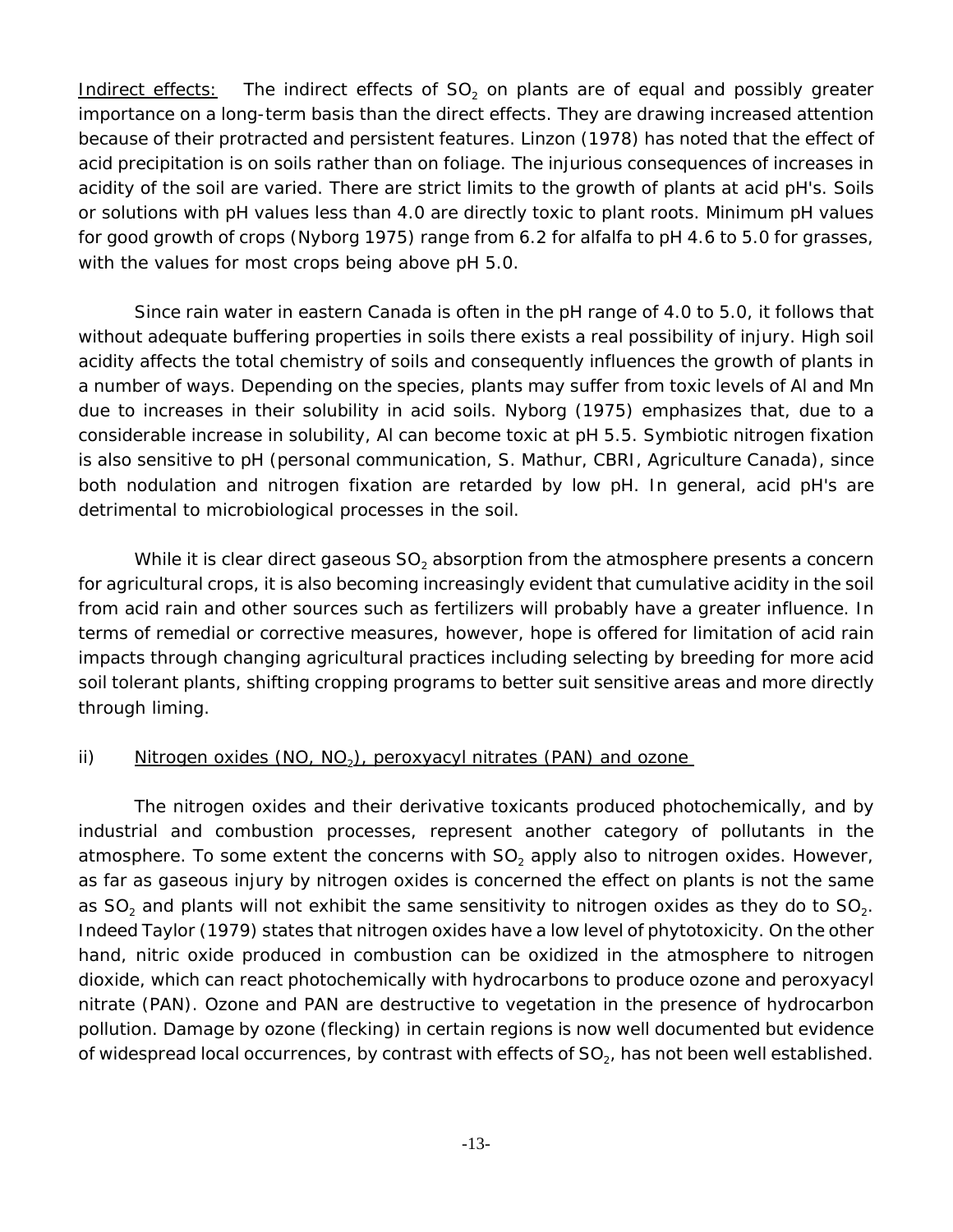## **Assessment of Impact and Potential for Impact of Atmospheric Pollution on Crops**

There are two necessary approaches to the problem of pollution damage to crop plants in Canada. One is the assessment of the present and potential future damage to crop plants and the other is the possible remedial or corrective measures which might be taken to ameliorate or avoid such damage. Corrective or remedial measures, other than those of control at the source of emissions, will depend on the results of the damage assessment.

In respect to damage to crop plants, the major category is the direct damage incurred from penetration of the plant tissues by gaseous sulfur dioxide, nitrogen oxides and probably ozone. Based on the available evidence, the direct effect of acid fallout on foliage surfaces need not be a source of great concern for the moment. The results of simulated acid fallout on foliage in laboratory experiments do not appear to be conclusive, and pH values of rainfall seldom fall to those at which negative effects on plants have been observed (AES 1977-79; Lee *et al* 1980). Indirect effects resulting from cumulative acidification of the soil environment may well override the injuries inflicted either by wet or dry fallout on the surfaces of plants (Neumann 1980). The effects of ozone gas generated by photochemical interaction of nitrogen oxides with hydrocarbons should not be ignored but, at the present time, emphasis must be on the effects of  $SO<sub>2</sub>$  and nitrogen oxides as gases and on their contribution to acidification of rain water.

The following information will be needed for a complete assessment of air pollution effects on agricultural crops:

- a) Routine gathering of data on intensity and scope of pollution by regular monitoring or sampling of the atmosphere in rural regions exposed to the paths of emissions from active centres of industrial or combustion activities. This monitoring should encompass direct analysis for gaseous  $SO<sub>2</sub>$  and nitrogen oxides in the atmosphere and measurements of rates of assimilation by plants (deposition velocities) at different physiological stages.1
- b) Statistical data on distribution and intensity of cultivation of important crops. Knowledge of the relative sensitivity of these crop plants to gaseous  $SO<sub>2</sub>$  can then be used to calculate a weighted estimate of the degree of possible impact on the agricultural economy of air pollution. Malvern, Paterson and Grey (1980) have made an initial attempt at this task for Ontario. They used the term "sensitivity crop index" for the weighted value which they arrived at from such calculations. They suggest that if it is possible to superimpose data on the distribution of  $SO<sub>2</sub>$  pollution for Ontario on the map of sensitivity crop index, an estimate of the pollution risks in Ontario can be obtained.

 $\frac{1}{2}$  ,  $\frac{1}{2}$  ,  $\frac{1}{2}$  ,  $\frac{1}{2}$  ,  $\frac{1}{2}$  ,  $\frac{1}{2}$  ,  $\frac{1}{2}$  ,  $\frac{1}{2}$  ,  $\frac{1}{2}$  ,  $\frac{1}{2}$  ,  $\frac{1}{2}$  ,  $\frac{1}{2}$  ,  $\frac{1}{2}$  ,  $\frac{1}{2}$  ,  $\frac{1}{2}$  ,  $\frac{1}{2}$  ,  $\frac{1}{2}$  ,  $\frac{1}{2}$  ,  $\frac{1$ 

 $1 - 1$  Agriculture Canada and the Province of Alberta have initiated some cooperative studies of these factors (personal communication, R.L. Desjardins, LRRI, Agriculture Canada, Ottawa).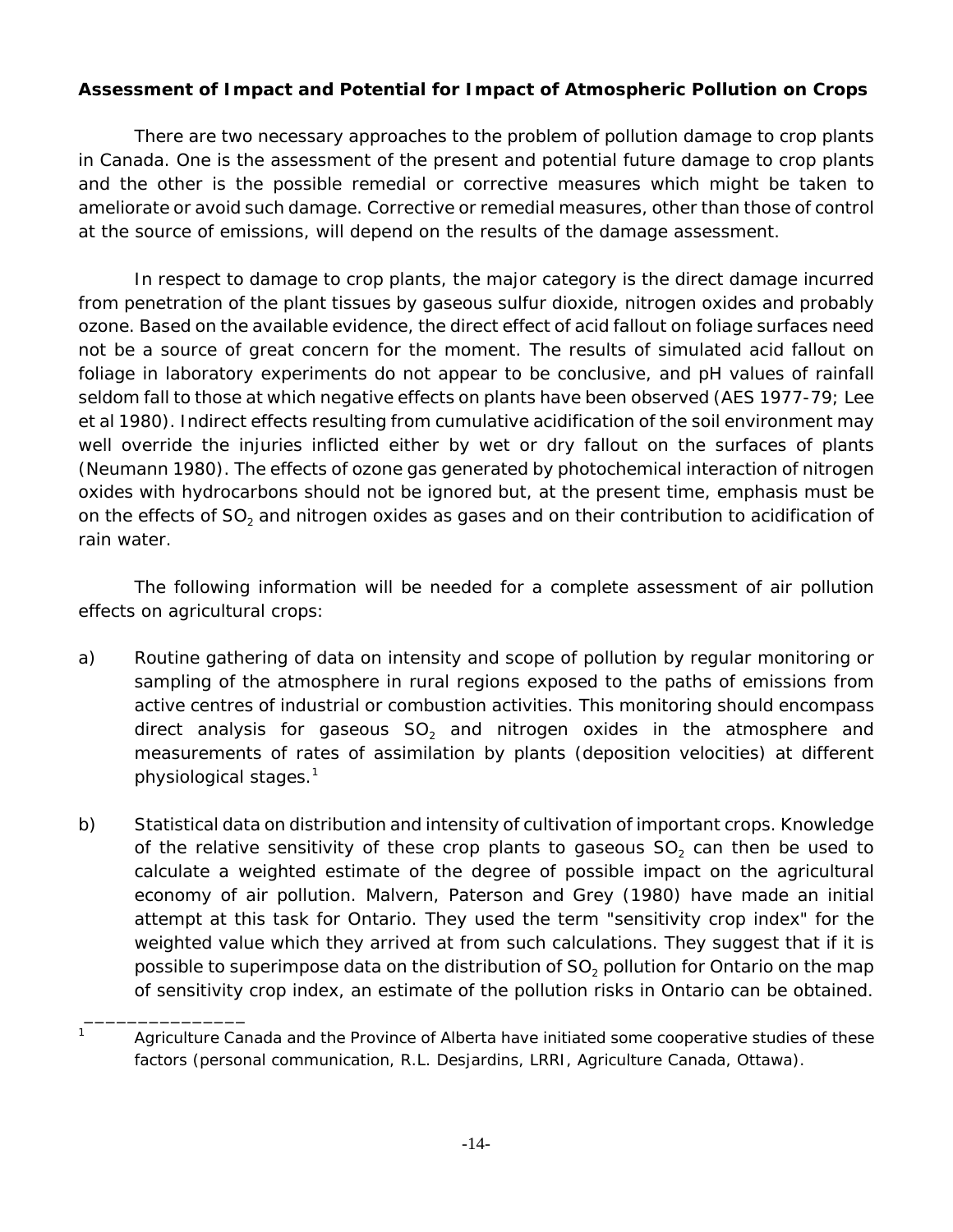Table 3 shows some relative crop sensitivity estimates based on the table prepared by Malvern *et al* (Ibid.).

Map 2 has been prepared to show the distribution of sensitive crops, weighted by factors reflecting the crop values and the degree of specialization of soil and climate needs of each crop type (Table 3) . The map presents the distribution of each of the crop types listed in Table 3, in percent of farmland multiplied by the appropriate factor. This serves to emphasize those crops which are most valuable and/or have the most specific soil and climate needs, making it more difficult to relocate production if atmospheric pollution damage becomes excessive. While it is desirable to plot rural gaseous  $SO<sub>2</sub>$ concentrations on this map, these data are not presently available. Instead, estimates of the total sulfur deposition have been plotted, but only to give a gross indication of areas most likely to be influenced by  $SO<sub>2</sub>$ , and not as an estimate of  $SO<sub>2</sub>$  *per se.* 

c) Data are available to reflect the effect of acid rain on the soil which in turn will affect the viability and growth of the crop plants. The sensitivity of the soils in various regions of eastern Canada to changes in pH due to acidity in rain fallout has been compiled and presented on Map 1, along with an estimate of soil-affecting acidity from precipitation.

| Table 3. | Sensitive crop types*. |
|----------|------------------------|
|----------|------------------------|

| Crop group           | Assigned rating value |
|----------------------|-----------------------|
| Fruit and vegetables |                       |
| White beans          | 2                     |
| Soyabeans            |                       |
| Grains and alfalfa   |                       |

\* After Malvern *et al* (1980); Rating is based on economic value and degree of specialization of soil and climate needs with respect to each crop type, with tobacco and sweet corn excluded as they are sensitive only to ozone.

## **Acid Rain Affecting Crops**

Data for maintaining an up-to-date assessment of  $SO<sub>2</sub>$  levels in the atmosphere are sparse. There are many sources of atmospheric sulfur which contribute to sulfur in acid rain (Fowler 1978). It has also been shown that there is a correlation between atmospheric  $SO<sub>2</sub>$  and dissolved SO<sub>2</sub>, HSO<sub>3</sub> and SO<sub>3</sub><sup>2</sup> in rain water (Gravenhorst *et al* 1978), but it is not clear whether there is a reliable relationship with  $SO_4$  or total S in rain water. Thus precipitation  $SO_4$ cannot be used as a surrogate for gaseous  $SO_2$ . Nevertheless, some studies have related precipitation SO<sub>4</sub> to atmospheric SO<sub>2</sub> emissions (Malvern *et al* 1980; Acres Consultants 1977), and others have demonstrated that atmospheric  $SO<sub>2</sub>$  can be related to distant as well as local sources (McBean 1980; Barrie *et al* 1980). It is therefore reasonable to expect that areas with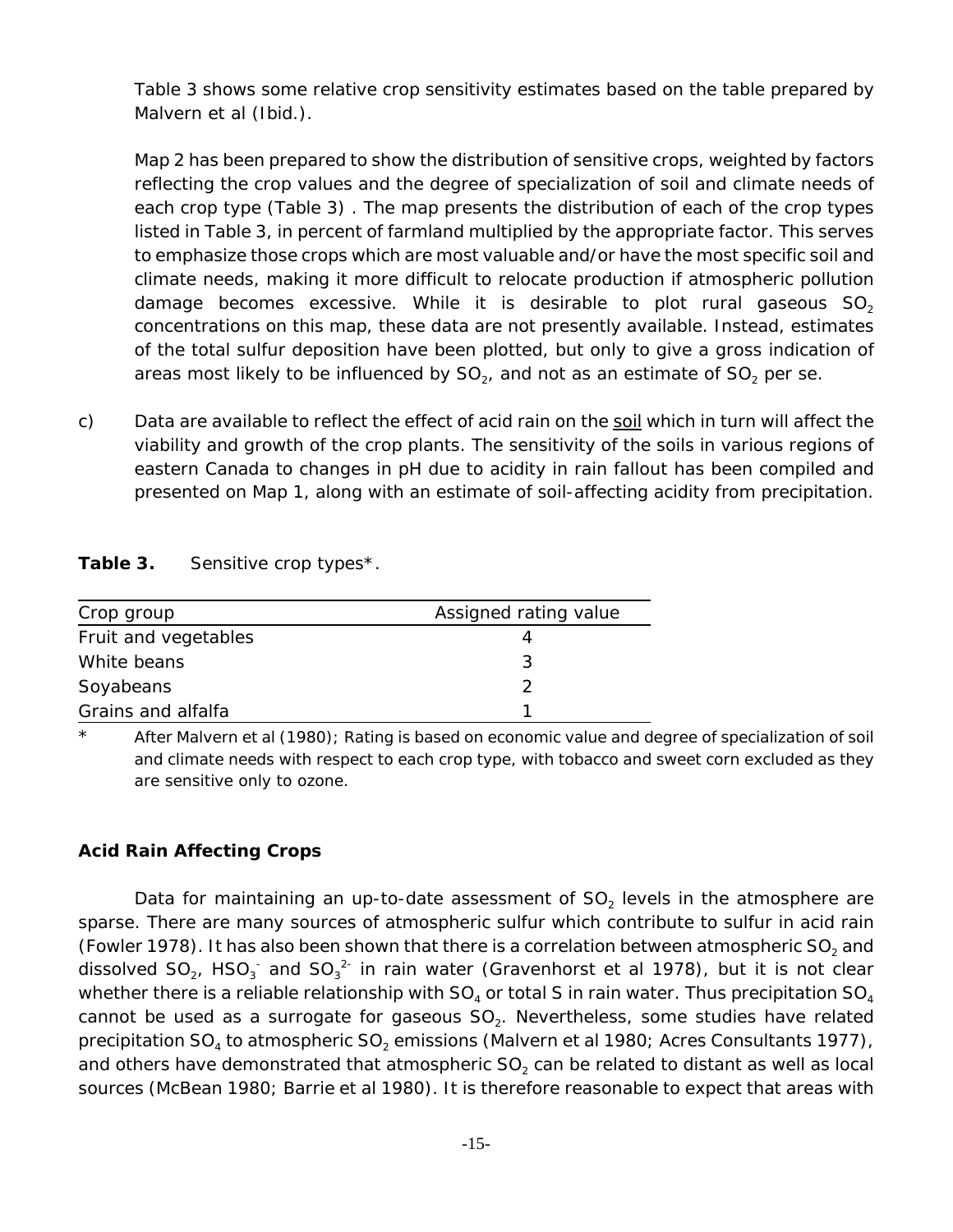## **MAP 2.** Susceptibility of Agricultural Crops to SO<sub>2</sub> Pollution† and Estimated Mean Annual Atmospheric Deposition **(Wet And Dry) of Sulfur (1977-79) \* Eastern Canada**

Wet sulfur deposition (gS m<sup>2</sup> yr<sup>-1</sup>) calculated from CANSAP data, Atmosphere Environment Service, Environment Canada, 1977-79. Dry deposition estimated a 40% of wet deposition.

The cultivated land areas shown were generalized from data at scale 1:50,000 by Claire Gosso, Geographical Services Directorate, Survey and Mapping Branch, Department of Energy, Mines and Resources, Ottawa.

Note: Due to cartographic generalization, areas shown as agricultural land may include non agricultural land.

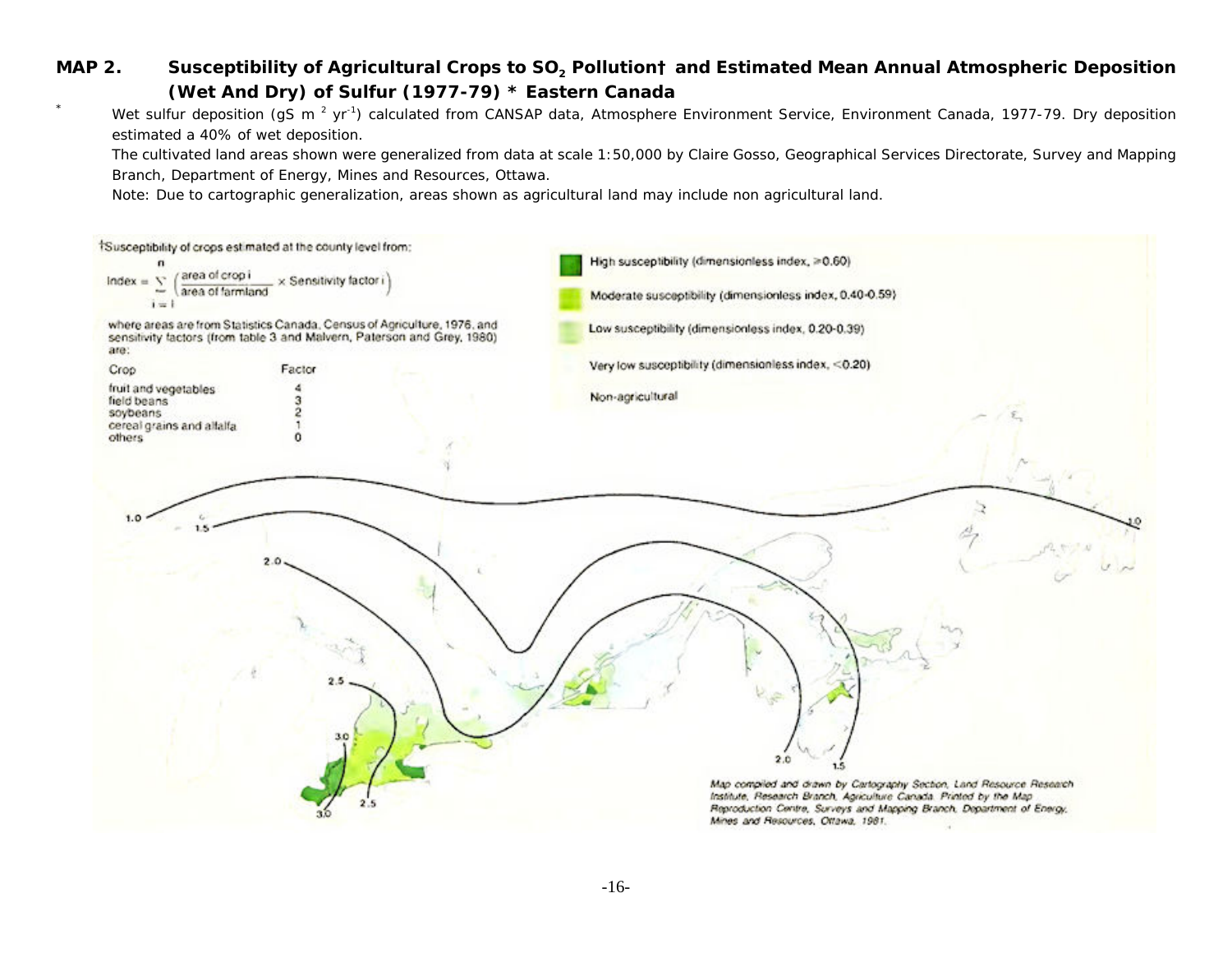high total sulfur levels in atmospheric deposition will be more likely to have higher gaseous  $SO<sub>2</sub>$ levels than those with lower total S deposition. Indeed, comparison of the unpublished data of Barrie, Wiebe, Fellin and Anlauf (AES, Downsview, Ont., 1980) with CANSAP sulfate levels indicate relative agreement when the urban data from Toronto are excluded. In the absence of further data, CANSAP sulfur data do appear to give some indication of areas in which plants may be subjected to air pollution. The sulfur content of rainfall samples collected in the CANSAP program is given only as  $SO<sub>4</sub>$ , and since other data on dry deposition in eastern Canada are not available, it is necessary to use these data as interim indicators of total sulfur fallout. By using the 40% dry deposition estimate extracted from Whelpdale and Galloway (1979), an initial evaluation of the distribution of total sulfur deposition over agricultural land can be made from the CANSAP data base. This distribution is presented on Map 2, but it cannot be used quantitatively.

#### **DISCUSSION AND CONCLUSIONS**

It is reasonable to assume that as long as precipitation has fallen on the surface of the earth, it has been somewhat acidic in nature. The intensity of this acidity has depended on the presence of various elements in the atmosphere. Under ideal conditions which occur only under relatively few circumstances, the pH of rain should be about 5.6. This is based on the mean concentration of  $CO<sub>2</sub>$  in the atmosphere. The other major components of the atmospheric air, namely  $N_2$  and  $O_2$ , do not react readily with rain water except under special circumstances, where  $N_2$  is converted to oxides of N.

The situation described above has rarely existed since the appearance of man on this earth. Since the industrial revolution the emission of contaminants into the atmosphere has been increasing steadily and interfering more and more with the natural environment. Nitrogen and sulfur are two such elements which are discharged into the atmosphere in a variety of different chemical forms and are of particular concern in increasing the acidity of rain. The emissions of pollutants return to earth as dry deposition or combined with rain water. Acidity in precipitation results from the presence of acids, mainly  $H_2SO_4$  but also HNO<sub>3</sub> and HCl. Ammonium ions (NH<sub>4</sub><sup>+</sup>) are also transformed by nitrification into  $HNO_{3}$ 

The presence of acidity in rain water has become an international concern because of damage to the environment both near and distant from the sources of these pollutants. A good example is Sweden, where 77 percent of the atmospheric S has its source outside the country. Similarly, pollutants from the industrial area of the central USA, Ontario and Quebec are carried to the Atlantic Provinces. The consequences of global acid precipitation will be alarming if it continues uncontrolled. The production of pollutants will increase as the standards of living of developing nations rise in the coming years.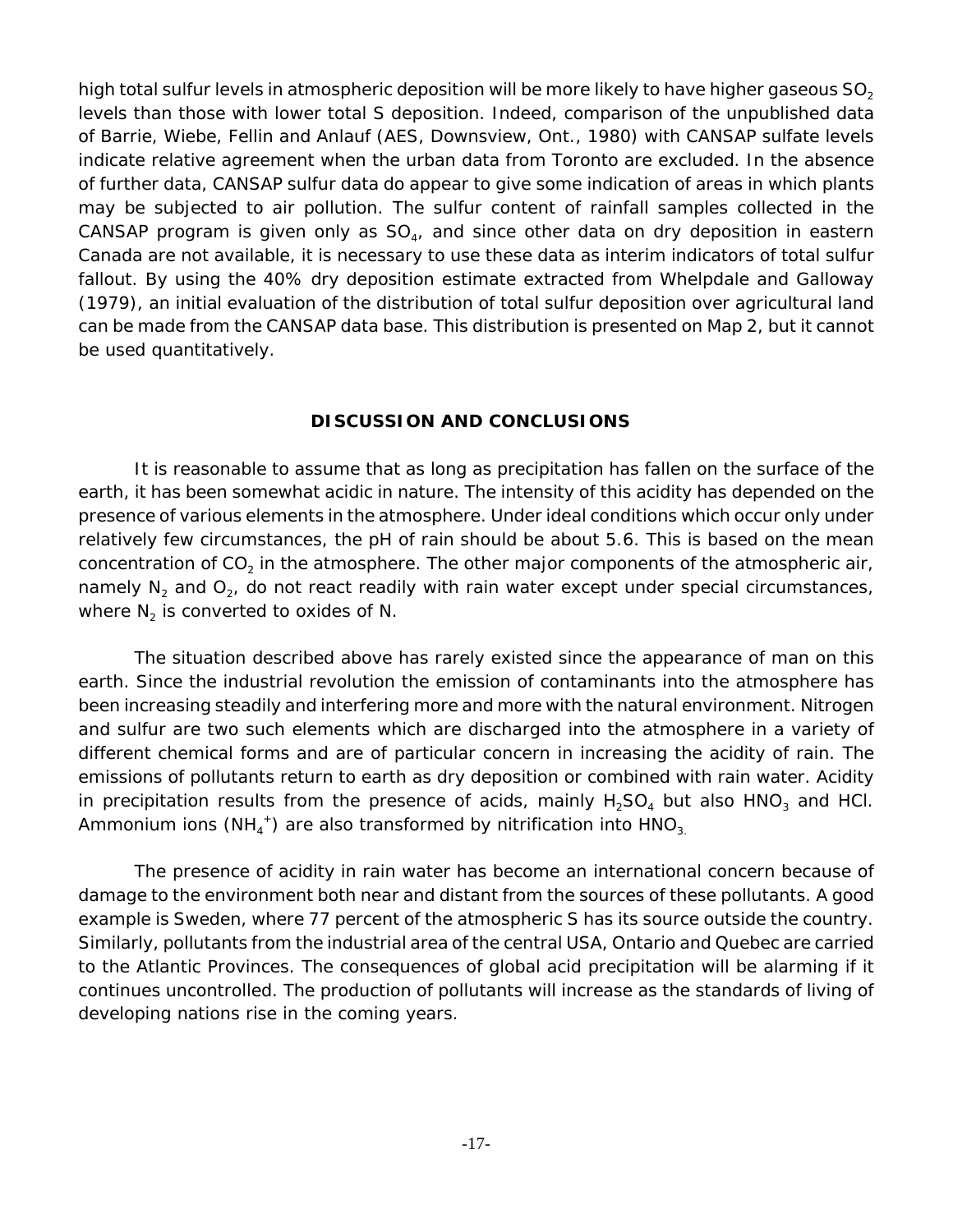The impact of acid precipitation is relevant to agriculture because it clearly results in increased soil acidity. However, soils are a complex dynamic environment. The severity and significance of acid precipitation have to be evaluated with respect to other changes occurring in soils. Hydrolysis of cations is an acid-producing reaction continuously occurring in soils. In soils located in cold climates, where processes of formation are slow and reactions are in harmony with nature, the sudden change in one parameter will most likely influence others. With our current knowledge of soil management and soil formation, the acidification of soils situated in fragile environments should be considered undesirable.

For the soils which are under cultivation for agricultural crops, the impact of acid rain has to be evaluated with respect to increasing soil acidity due to management practices. For example, the soils of southwestern Ontario have been increasingly depleted of basic cations over the years and now some of these soils are acid where they were neutral about fifty years ago. At the Harrow Research Station the continuous application of nitrogen fertilizers to corn has decreased the pH of some plots to 4.8 compared with a pH of 6.8 under control treatments.

Application of commercial fertilizer to agricultural soils has been increasing steadily throughout the world and many of these fertilizers produce acidic reactions in soils similar to those that occur when rain water comes in contact with acidity-producing pollutants such as  $SO_x$  and  $NO_x$ . Thus evaluation of the impact of acid precipitation on soils also requires consideration of the soil type; location of the area; factors of soil formation already prevailing; maturity of the soils; and current use and soil management practices of the area.

The probable values of atmospheric acid inputs to soils of eastern Canada are in the range of 20 to 40 µeq/100 g soil per year (wet and dry). When expressed in terms of lime, this is equivalent to a CaCO<sub>3</sub> content of 20 to 40 kg/ha per year. Based upon these present levels of acidity from pollutants in precipitation, it is reasonable to conclude that changes in pH due to this process will be modest on agricultural soils and are of little consequence where liming is one of the agricultural management practices. As well as contributing to rainfall acidity, sulfur is a macronutrient so that which enters the soil via the atmosphere can be used by plants. Where soils are inadequately supplied with sulfur through mineralization of organic matter or weathering of parent materials, atmospheric sources may substitute for sulfur soil amendments.

The effect of atmospheric pollutants on vegetation may be due to direct contact with SO<sub>v</sub> and NO<sub>v</sub> emissions and due to contact with acidic precipitation, as well as the indirect effect of acid soils on root systems. Gaseous  $SO_x$  appears to have a greater effect on plants compared with surface deposition, and a number of crops are susceptible to damage by air pollution through this route. The few data which are available for rural areas suggest that ambient  $SO<sub>2</sub>$ concentrations are well below those which have been established for damage to most crops.

However, the paucity of data, and the possibility of synergistic effects among air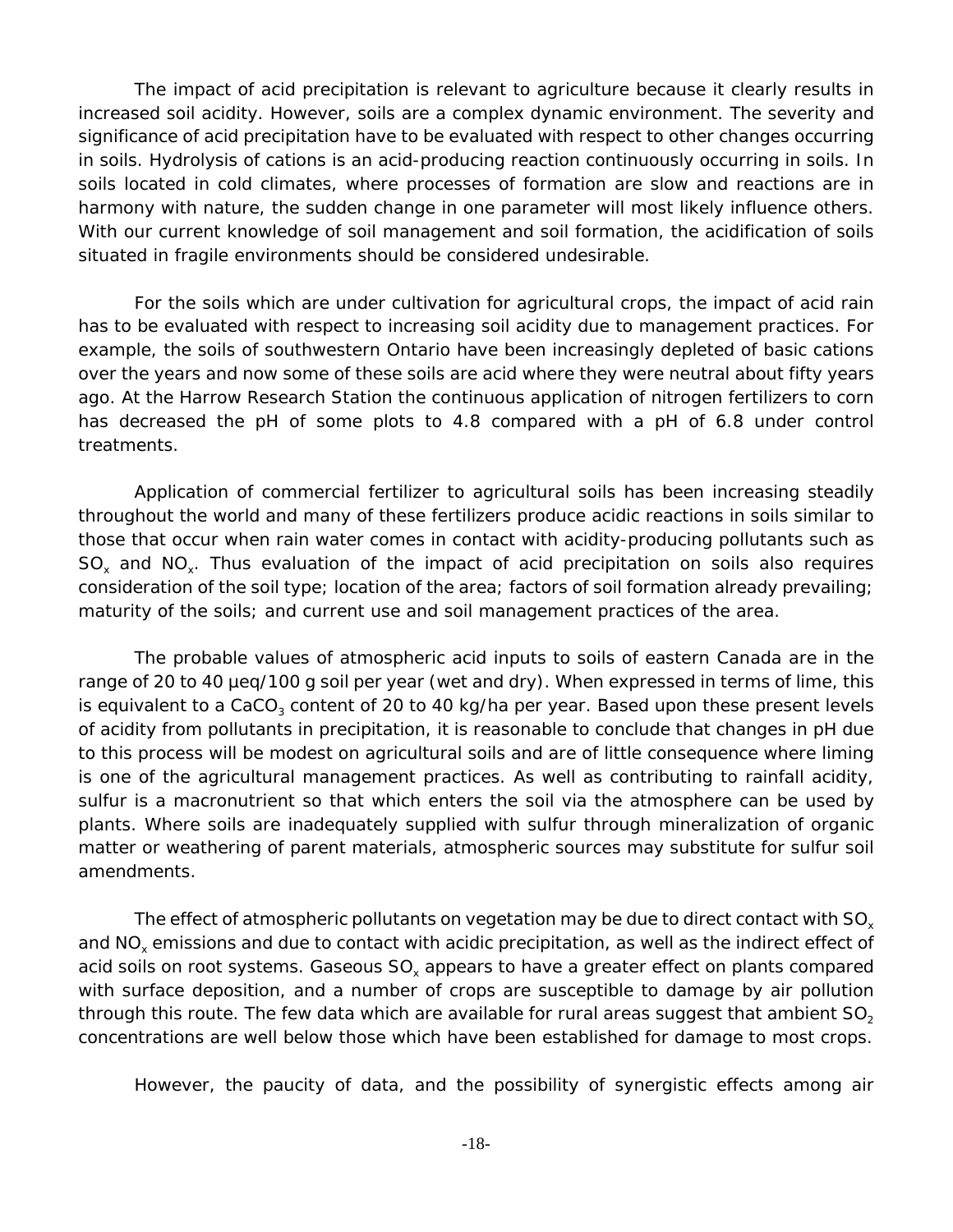pollutants, leaves little opportunity to evaluate the overall significance of present or future SO<sub>2</sub> effects on crop yields. It must therefore be concluded that a cautious position is indicated, until further data are available. Little evidence has appeared to support the concept of significant direct foliar damage by acid rain. There is some question, however, of the possible weakening of the resistance of plant foliage to attack by fungi, viruses and insect pests. These fears have not been adequately justified up to the present time. The type of vegetation is an important consideration in discussion of the above effects, e.g. the impact may well be different on perennial vegetation such as forests compared with annual vegetation such as agricultural crops.

There is limited information on the effect of pollutants on agricultural crops on a field scale. However, in recent years some work has been reported under laboratory conditions. For a proper evaluation it seems especially important for agricultural crops that observations be extended to field conditions. The dynamic nature of the environment cannot be investigated in isolation. The effects will depend upon the duration of exposure, wind conditions, temperature and physiological states of crop canopies (deposition velocities),and the amount and rate of precipitation, amongst others.

There is another question which may merit discussion and consideration with respect to acidity and crop breeding. On a global scale, acidity is on the increase in most productive agricultural soils. Crop varieties developed to give optimum performance at a pH of 6, for example, are being grown where soil pH has decreased to 5. Can we develop crop varieties which will give better performance at pH 5?

## **Agricultural Concerns Related to Acid Precipitation**

i) Soils

The impact of acidic precipitation is modest on agricultural soils as compared to the prevalent soil fertility management practices (e.g. application of nitrogen fertilizers). However, we should be aware that the rates and amounts of emissions of acid-forming pollutants may increase in future. Agronomists should concern themselves with total acidity development in soils (all sources) and with changes taking place in the soil environment. The development of soil acidity, if not controlled and if not maintained at a suitable level can result in dissolution of clay minerals, decrease in cation exchange capacity, increase in fixation of plant nutrients, release of toxic elements, etc. There is general consensus amongst soil scientists that soil management practices for most crops are acidity forming when liming is not a component of the program.

Some of the concerns with regard to soil acidity are:

to evaluate the present status of our agricultural soils with respect to soil reaction (pH);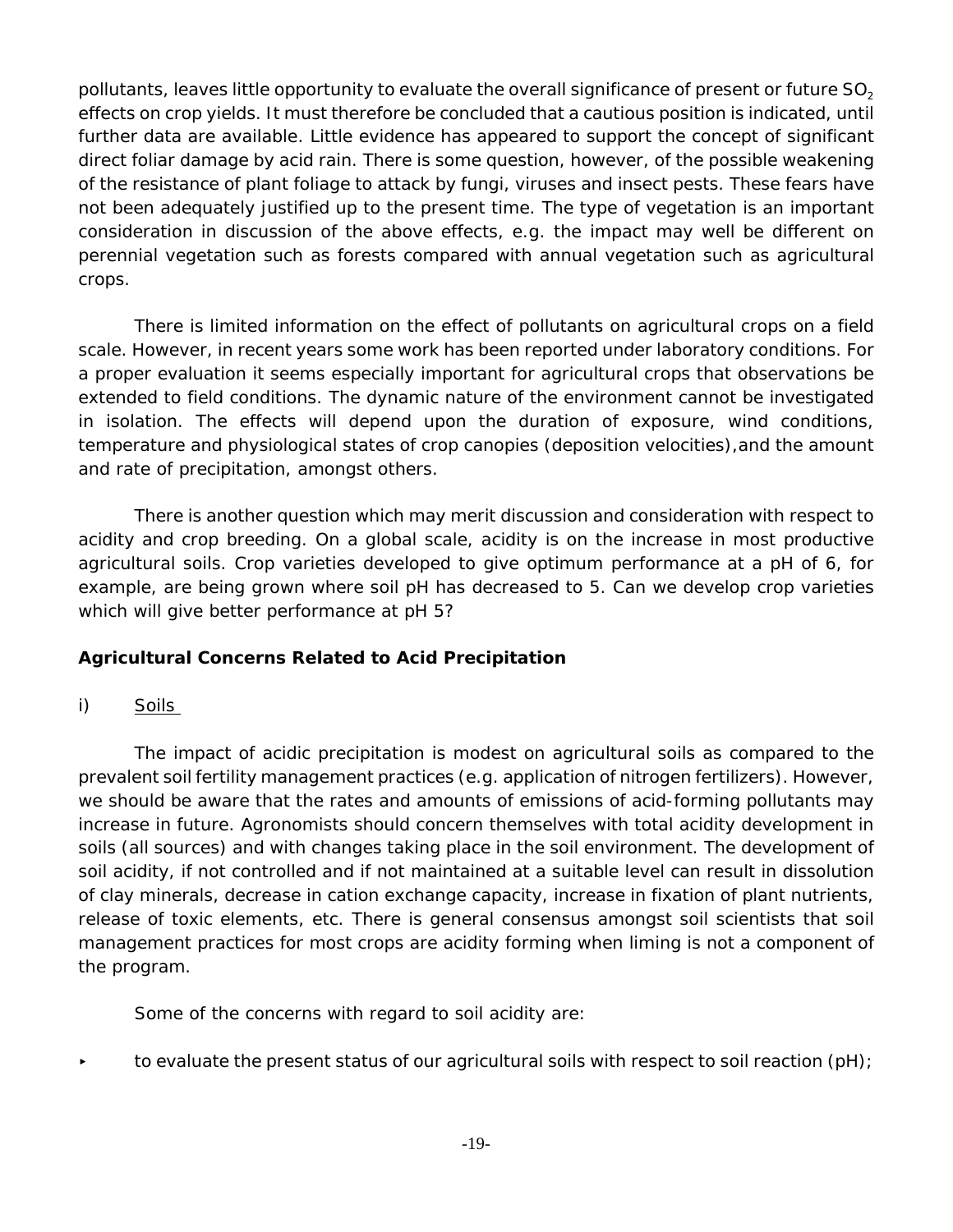- to evaluate the role of management practices in the development of soil acidity;
- < to establish the soil pH which will be least destructive to the soil/ plant environment and will maintain optimum base saturation status;
- $\bullet$  to assess the need for a built-in mechanism for maintaining soil acidity at a certain level when making fertilizer recommendations (e.g. liming included to neutralize the acidity due to fertilizer application).

Map 1, showing the sensitivity of agricultural soils in eastern Canada and the probable soil-affecting acid input from the atmosphere, can be used to identify areas of high load and high sensitivity. In general, the highest loadings coincide with areas of least soil sensitivity. Exceptions to this generalization are the sandy soils along the north shore of the St. Lawrence river in Quebec and some areas in the Shield region of south-central Ontario. Other areas to note are the moderately sensitive sandy soils of southwestern Ontario and western New Brunswick which fall into high acid fallout zones. Unpublished data have been compiled by the senior author\* to show the distribution of nitrogen fertilizer use and applications of lime in eastern Canada. It is noteworthy that most of the sensitive soils east of the Kingston, Ontario area receive sufficient lime, on average, to offset inputs of acidity from both fertilizers and acid rain. This is not the case, however, in southwestern Ontario where susceptibility to acid rain persists in the moderately sensitive sandy soils of the region.

## ii) Crops

\_\_\_\_\_\_\_\_\_\_\_\_\_\_\_\_

Our knowledge of the effects on crops of prevailing atmospheric conditions, during growing periods, is limited. This applies both on a field scale and also under controlled conditions. For the evaluation of the effects of  $NO<sub>x</sub>$ ,  $SO<sub>x</sub>$  and acidity of rain, reliable information is needed from which to establish relevant experiments. Total amounts of pollution over a certain period (e.g. for a year) are of limited value. Improved monitoring and research programs are required for: the deposition velocities for gaseous pollutants and how these are affected by variations in the physiological conditions of crop canopies; the concentration of gases in the air; the pH of rain and variation in pH with time; the pattern of rainfall and how concentrations of pollutants vary with different stages of crop growth. There are some programs already in effect where this type of monitoring information is being collected. Agriculturalists should use these data in evaluating the influence of pollutants on agricultural crops. In conjunction with these, field observations should be made during the growing period of various crops and related to the atmospheric conditions and components.

<sup>\*</sup> An Assessment of the Degradation of Agricultural Land in Canada. D.R. Coote, J. Dumanski, J.F. Ramsey. Research Branch, Agriculture Canada, Ottawa (manuscript in preparation).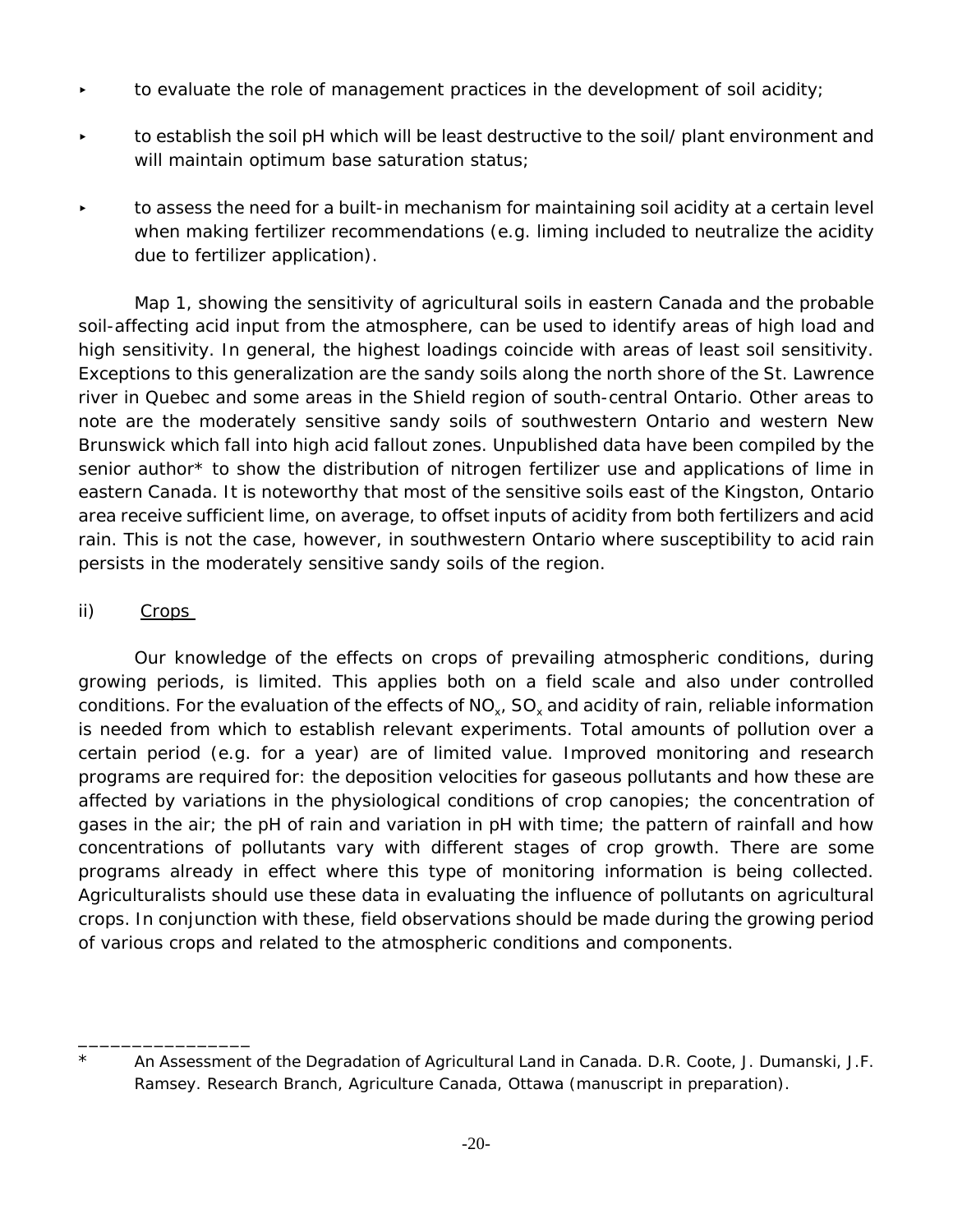Map 2 shows the distributions of weighted crop sensitivities to atmospheric  $SO<sub>2</sub>$  and shows that southwestern Ontario and the area south of Montreal have the greatest density of the more valuable and specialized sensitive crops. These two areas are also clearly those with the highest sulfur deposition levels and hence, by association, must be assumed to be those with the highest probability of atmospheric  $SO<sub>2</sub>$  pollution. These two areas, therefore, are those in which direct damage to crops may be of greatest potential significance.

#### **ACKNOWLEDGEMENTS**

We would like to thank Mrs. Lendvay-Zwickl and Mr. Leuty of the Land Resource Research Institute for providing us with information from the CanSIS file. Thanks also are extended to Dr. Beke, Mr. MacDougall and Mr. Cossette of the Soil Survey of Canada, and to the Provincial Soil Testing Laboratories of P.E.I., Nova Scotia, New Brunswick, Quebec and Ontario for providing summaries of their surface soil pH data for agricultural land. The assistance of Mr. John Ramsey, Ms. Lucie Mongeon, Ms. Karen Burns and Ms. Doris Kostolvik, of the Land Resource Research Institute, with the preparation of this report is gratefully acknowledged.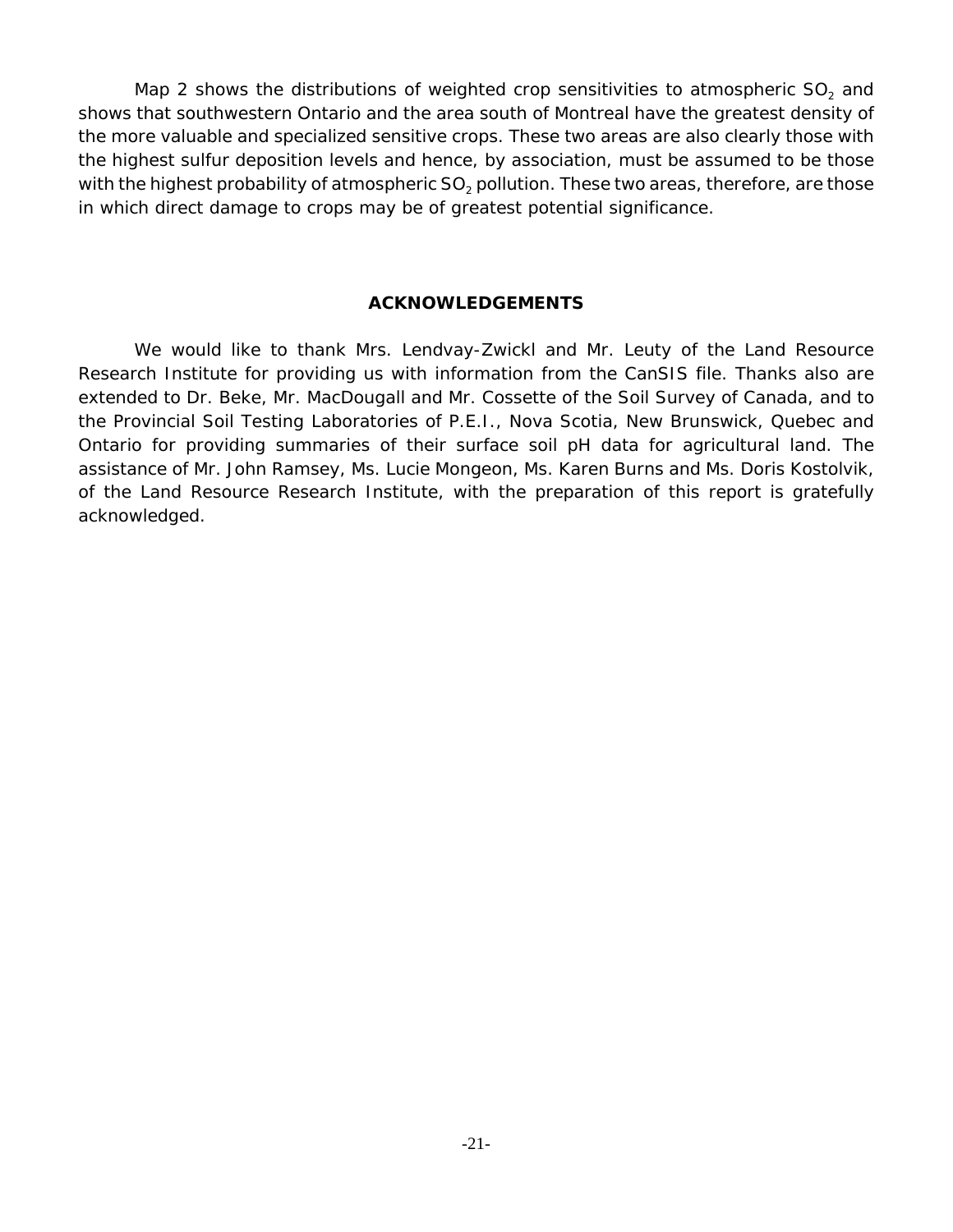#### **REFERENCES**

- Acres Consultants. Atmospheric loading of the lower Great Lakes and the Great Lakes Drainage Basin. Pollution from Land Use Activities Reference Group, IJC, Windsor, Ont. 70 pp.; 1977.
- Atmospheric Environmental Service. CANSAP Data Summary. Environment Canada, Downsview, Ont. (quarterly); 1977 to 1979.
- Bache, B.W. The acidification of soils. Pages 183-202 *in* T.C. Hutchinson and M. Havas, eds. Effects of acid precipitation on terrestrial ecosystems. Proc. of NATO Adv. Res. Inst. Conf., Toronto; 1979.
- Barrie, L.A.; Weibe, H.A.; Anlauf, K.; Fellin, P. The Canadian air and precipitation monitoring network APN. Pages 355-360 in Proc. 14<sup>th</sup> Intl. Collogu. Paris, May 5-8. M.M. Bernarie ed., Studies in Environmental Science, Vol. 8; 1980.
- Bennett, J.H.; Hill, A.C. Interactions of air pollutants with canopies of vegetation. Pages 273-306 in J.B. Mudd and T.T. Kozlowski, eds. Responses of Plants to Air Pollution. Academic Press; 1975. Berry, R.L. The Canadian Network for Sampling Precipitation (CANSAP) Project. Atmospheric Environment Service, Environment Canada, Downsview, Ont. 9pp.; 1979.
- Brady, N.C. The nature of properties of soils, 9<sup>th</sup> Ed. MacMillan, N.Y., Chap. 16; 1974.
- Cameron, D.R.; Neilsen, G.J.; Culley, J.L.B.; DeJong, R.; Findlay, W. Nitrogen movement in tile-drained clay and sandy agricultural watersheds. Final Report, Project 13, Agricultural Watersheds Studies, PLUARG, IJC, Windsor, Ont. 97pp.; 1977.
- Evans, L.S.; Curry, T.M. Differential responses of plant foliage to simulated acid rain. Am. J. Botany 66:953-962; 1979.
- Fisheries and Environment Canada. Hydrologic Atlas of Canada. Supply and Services Canada, Ottawa; 1978.
- Fowler, D. Wet and dry deposition of sulphur and nitrogen compounds from the atmosphere. Pages 9-27 in T.C. Hutchinson and M. Havas, eds. Effects of acid precipitation on terrestrial ecosystems. Proc. NATO Adv. Res. Inst. Conf. Toronto, Ont.; 1978.
- Gravenhorst, G.; Beilke, S.; Betz, M.; Georgii, H-W. Sulfur dioxide absorbed in rain water. Pages 41-56 *in* T.C. Hutchinson and M. Havas, eds. Effects of acid precipitation on terrestrial ecosystems. Proc. NATO Adv. Res. Inst. Conf., Toronto, Ont. 1978.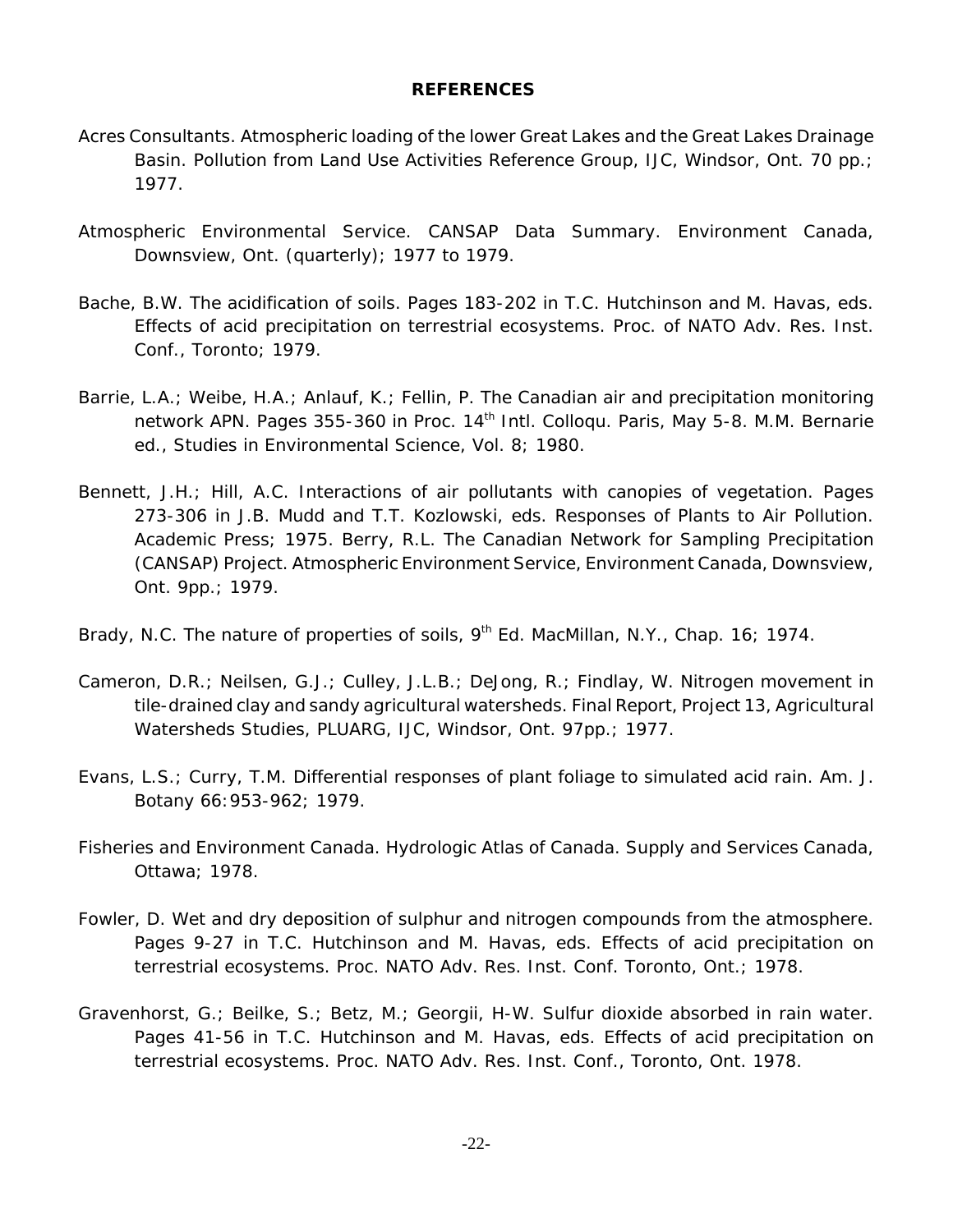- Grennfelt, P.; Bengston, C.; Skarby, L. An estimation of atmospheric input of acidifying substances to a forest ecosystem. Pages 29-40 *in* T. C. Hutchinson and M. Havas, eds. Effect of acid precipitation on terrestrial ecosystems. Proc. NATO Adv. Res. Inst. Conf. Toronto, Ont.; 1978.
- Katz, M.; Ledingham, G.A. (several papers in) Effect of sulphur dioxide on vegetation. Bull. 815, N.R.C., Ottawa; 1939.
- Lee, J.J.; Needly, G.D.; Perrigan, S.C. Sulfuric acid rain effects on crop yields and foliar injury. U.S. Environmenta Protection Agency Report No. 600/3-80-016; 1980.
- Linzon, S.N. Effects of air-borne sulphur pollutants on plants. Pages 109-162 in J.O. Nriagu, ed. Sulphur in the environment, Pt. II, Ecological impacts. John Wiley and Sons; 1978.
- Malvern, R.J.; Paterson, W.M.; Grey, G.D. An approach to mapping air pollution sensitive crops in Ontario. Ontario Hydro. 73<sup>rd</sup> Air Poll. Control Assoc. An. Meeting, Montreal, June 25; 1980.
- McBean, G.A. Long-range transport and deposition of acidic substances across national boundaries. AES, Downview, Ont., 73<sup>rd</sup> Air Poll. Cont. Assoc. An. Meeting, Montreal, June 22-27; 1980.
- McFee, W.W. Sensitivity of soil regions to long term acid precipitation. U.S. Environmental Protection Agency Report No. 600/3-80-013; 1980.
- Mudd, J.B.; Kozlowski, T.T., eds. Responses of plants to air pollution. Academic Press; 1975.
- Neumann, H.H. Meteorological conditions associated with air pollution injury to plants. Pages 118-121 in Proc. A.E.S. Workshop on Agromet U. of Guelph; 1980.
- Nriagu, J.O., ed. Sulphur in the environment, Pt. II, Ecological impacts. John Wiley and Sons; 1978.
- Nyborg, N. Sulfur pollution and soil. Pages 359-390 *in* J.O. Nriagu, ed. Sulfur in the environment, Pt. II, Ecological impacts. John Wiley and Sons; 1975.
- Nyborg, M.; Walker, D.R. An overview the effects of sulphur dioxide emmission on the acidity and sulphur content of soils. Pages 165-195 *in* H.S. Sandu and M. Nyborg, eds. Proc. Alta. Sulphur Gas Research Workshop III, U. of Alta, Edmonton; 1977.
- Overrein, L.N. Acid precipitation impacts on the natural environment. Pages 1-6 in H.S. Sandu and M. Nyborg, eds. Proc. Alta. Sulphur Gas Research Workshop III, U.of Alta., Edmonton; 1977.